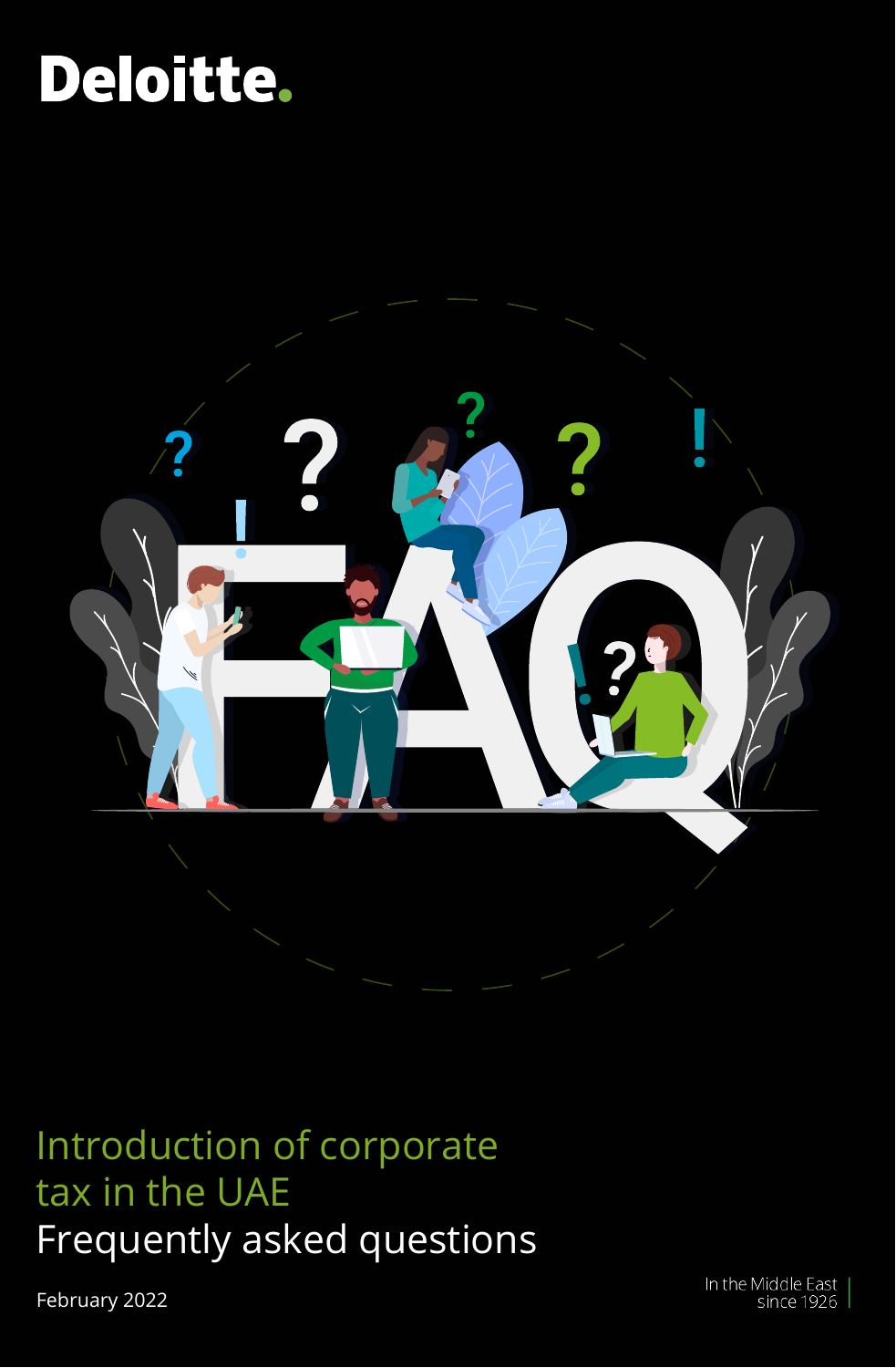# Contents



Important notice 02

Corporate tax rate 03



Corporate tax period

Corporate tax law 05



 $\left\Vert \cdot\right\Vert$ 

55,

Holding companies 07

Offshore companies 08

Individuals 09

Branches 10

Government 11

Economic Substance Regulations 12

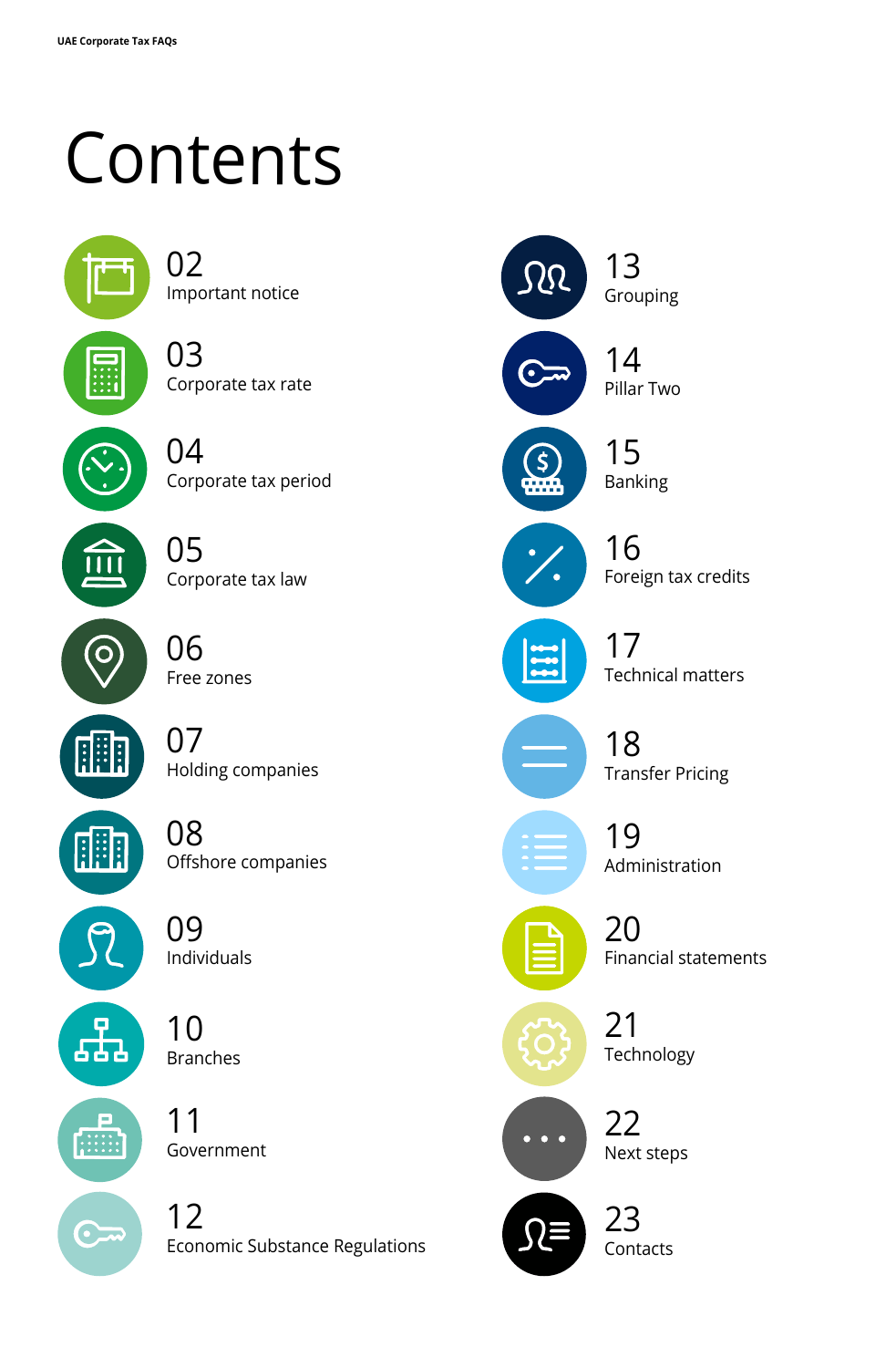

### **Important notice**

This document has been prepared in advance of the United Arab Emirates (UAE) Corporate Tax (CT) legislation. It is based on the CT Frequently Asked Questions (FAQs) published by the UAE Ministry of Finance (MoF) on their website following an announcement in January 2022 that CT will be implemented.

Further details on the UAE CT regime are expected to be provided in due course.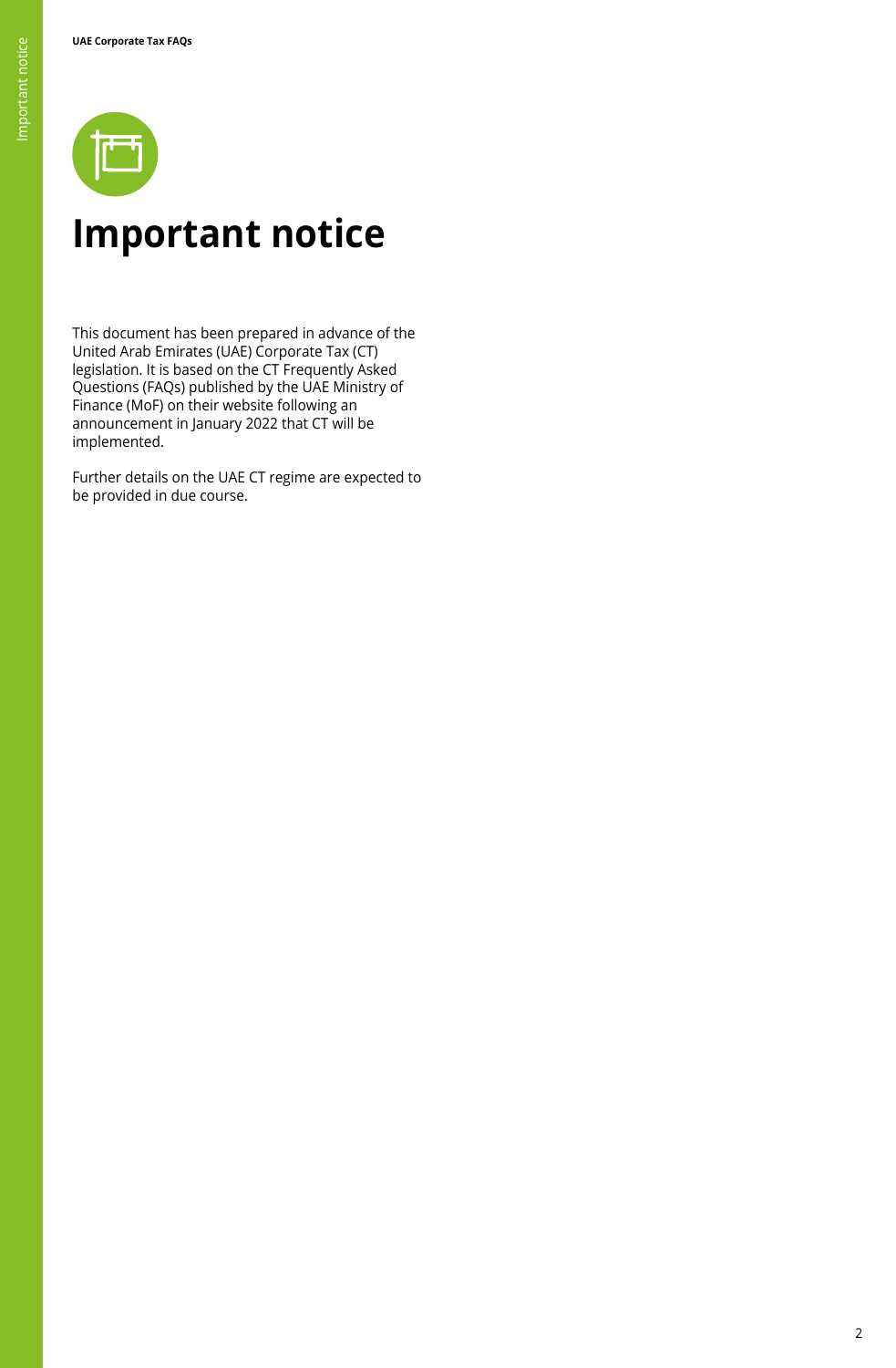

### **Corporate tax rate**

### **What is the rationale behind the 9% CT rate?**

As part of recent international tax developments (please refer to the Pillar Two section on page 14), the UAE has introduced a competitive CT regime as part of its objective to be a leading global hub for business and investment. The 9% CT rate, which is one of the lowest CT rates globally, was most likely selected to maintain the UAE's attractiveness for foreign investment.

In addition, the 9% CT rate should ensure that certain income streams will remain taxable in the UAE without loss of tax revenues to foreign jurisdictions. The subject to tax rule (STTR) under Pillar Two provides for an increased source taxation on certain base-eroding payments (e.g., interest and royalties) when they are not taxed at the minimum rate of 9%. Establishing the UAE CT rate at 9% should ensure that interest and royalties earned by UAE entities will not be subject to increased source taxation outside the UAE as a result of the STTR.

#### **What is the expected tax rate for UAE entities that are part of large multinationals that are also subject to Pillar Two?**

According to the information published by the UAE MoF, a higher rate will apply to profits of large multinationals which are subject to Pillar Two.

No information has been provided regarding the higher rate. To remain as competitive as possible, the rate could be in line with the global minimum tax rate which is set at 15% (see further details on page 14).

This ensures that the UAE will not be considered as a "low-taxed" jurisdiction and precludes the UAE entities of a multinational group from paying top-up taxes in other jurisdictions that the multinational group operates in.

It is currently unclear how the higher rate will be implemented and whether it will just be a higher rate or a parallel tax akin to the qualified domestic minimum in line with the Qualified Domestic Minimum Tax.

To ensure that tax revenues remain in the UAE, domestic top-up tax may be introduced for UAE entities of large multinational groups that have an ETR below 15% under a Qualified Domestic Minimum Tax in line with Pillar Two. This will effectively increase UAE entities' ETR under Pillar Two to 15%, thus ensuring there will not be any top-up taxes payable outside of the UAE.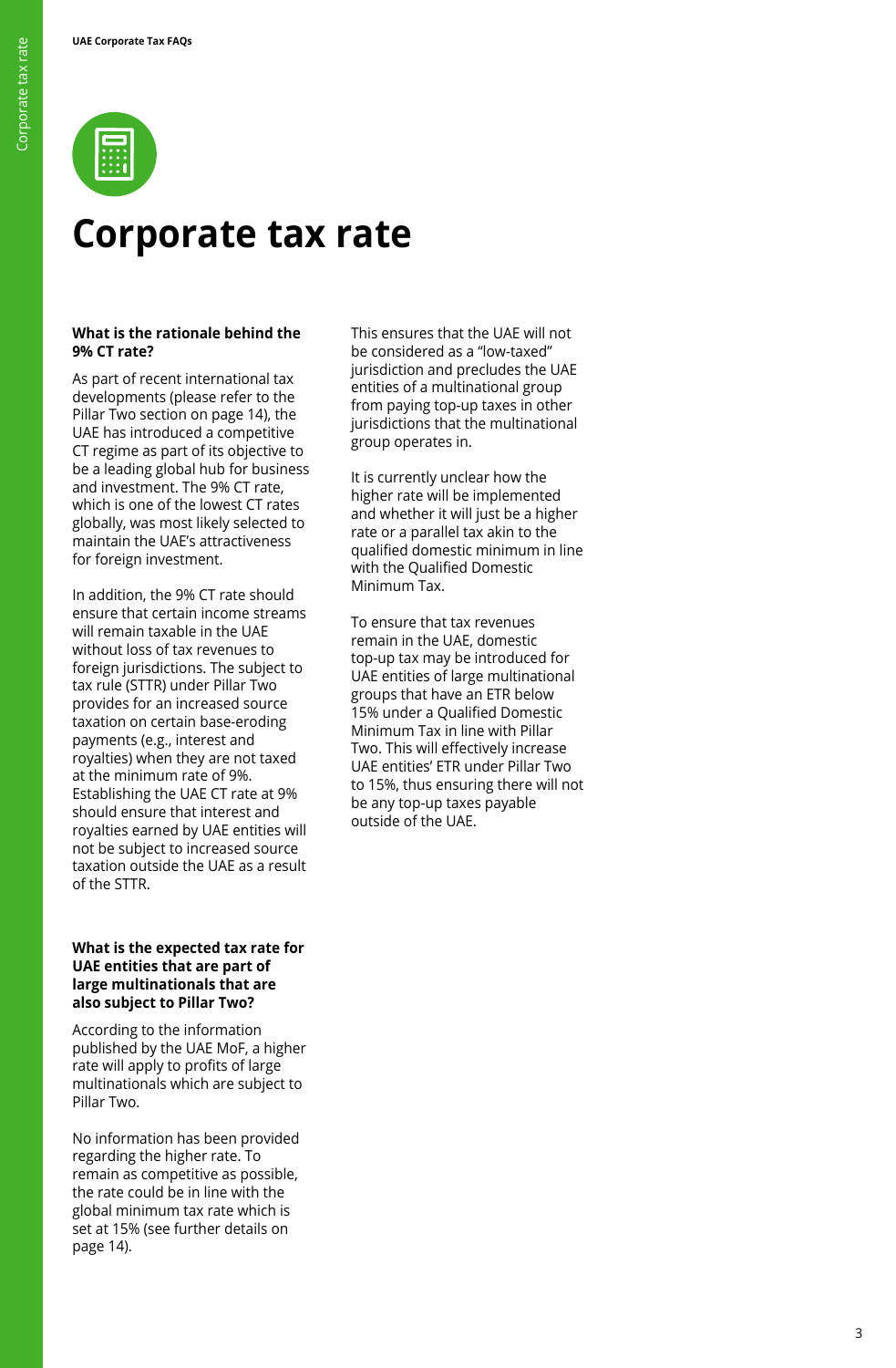

### **Corporate tax period**

### **How is the CT period determined?**

According to the information published by the UAE MoF, the CT will apply to financial years starting on or after 1 June 2023. The UAE CT period for an entity is determined based on its financial year-end. As such, entities with a:

 • 31 May financial year-end should file their first UAE CT return for the financial year-ending 31 May 2024

 • 30 September financial year-end should file their first UAE CT return for the financial year-ending 30 September 2024

 • 31 December financial year-end should file their first UAE CT return for the financial year-ending 31 December 2024

The due date for filing CT returns has not been specified yet.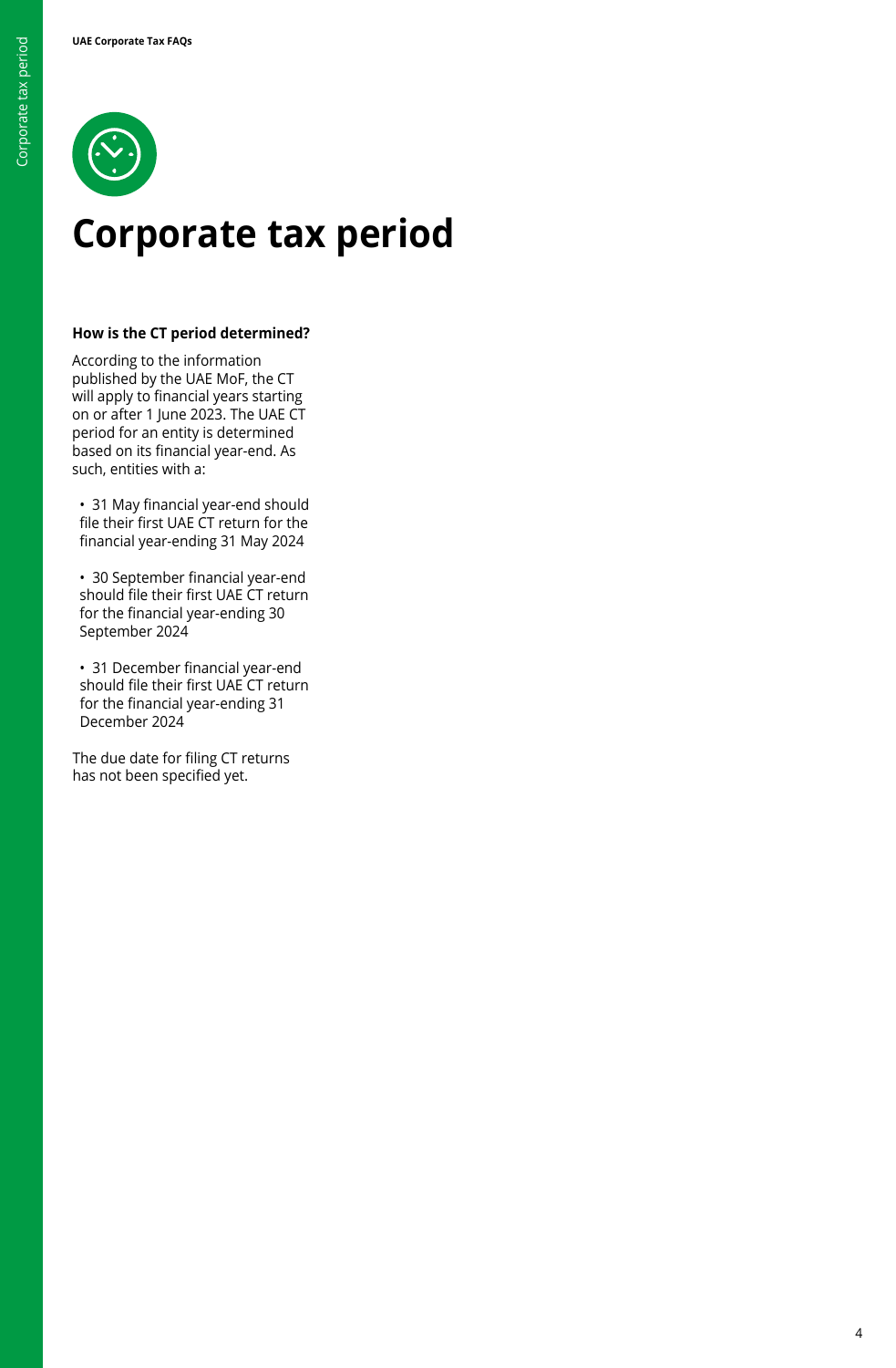

### **Corporate tax law**

### **When will the CT law and further details on CT be published?**

Currently, it is unclear when the UAE CT law and further guidance will be published.

Given that the UAE CT regime will be effective from 1 June 2023, and the UAE MoF has expressed an intention to provide UAE businesses with ample time to prepare, it is likely that the UAE CT law and relevant guidance could be published from June 2022 onwards.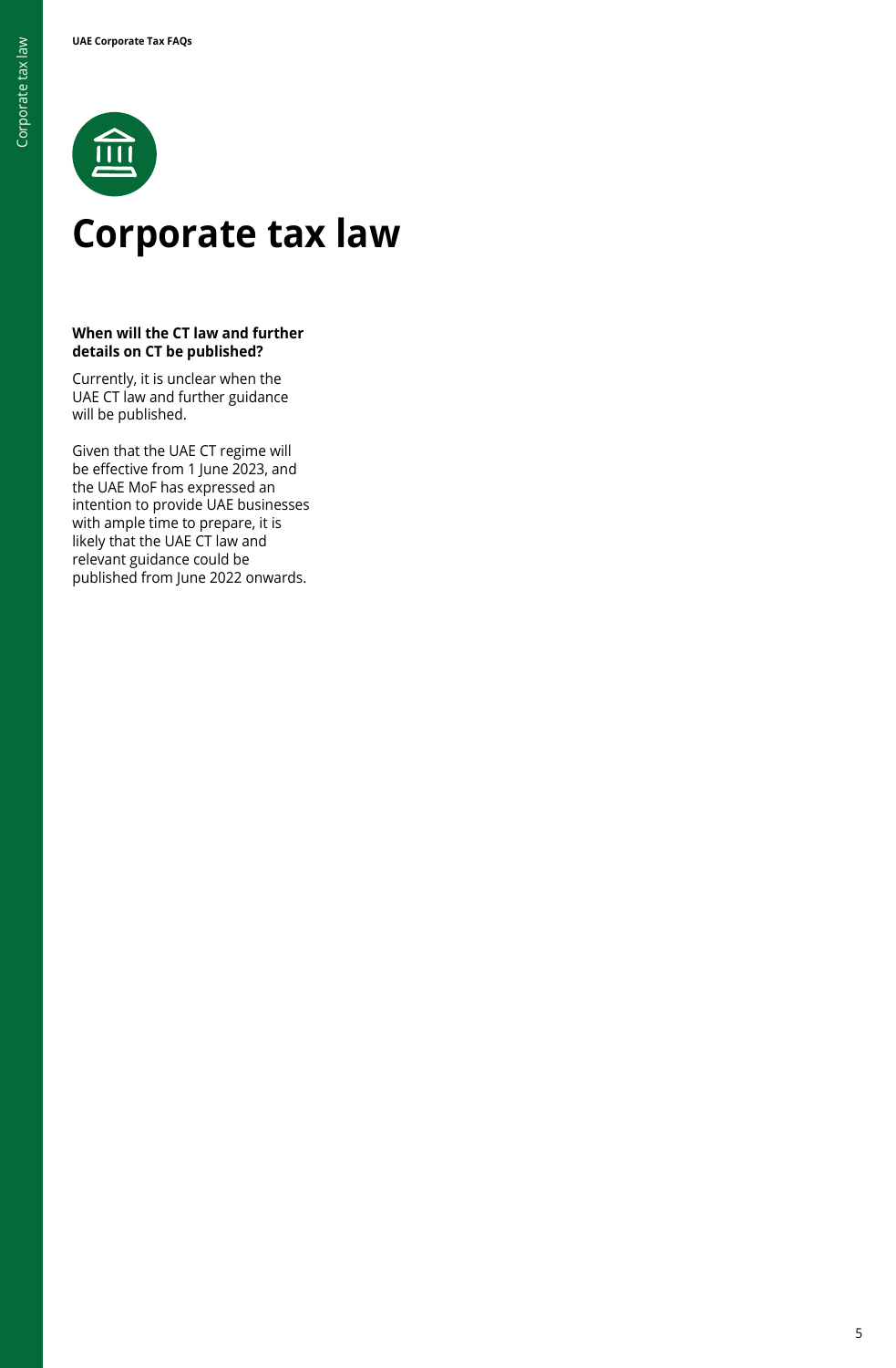

### **Free zones**

### **Will tax holidays continue to apply to free zone entities?**

Many free zones in the UAE offer various incentives including tax-free periods of up to 50 years. According to the information published by the UAE MoF, the UAE CT regime will continue to honor these tax incentives for free zone entities that comply with the relevant regulatory requirements and do not conduct business with mainland UAE.

It is currently unclear what "conducting business with mainland UAE" entails. It remains to be seen whether the scenarios outlined below would be considered as "conducting business with mainland UAE". It is likely that any form of contracting with onshore customers and deriving income from mainland UAE will be considered as conducting business with mainland UAE.

While free zones are treated differently for Value Added Tax (VAT) purposes under the concept of Designated Zones, the MoF FAQs stated that a consistent treatment will apply across all free zones for the MoF CT purposes. Further details on the treatment of free zone entities are expected to be provided in due course.

Looking ahead, it remains to be seen whether free zones will renew tax incentives once they expire.

#### **Will the income of free zone entities that conduct business in both the free zone and the UAE mainland be subject to CT?**

It is unclear whether such free zone entities will only be taxed on their income from conducting business with mainland UAE, or whether all their income (including income sourced in free zones or outside the UAE) will be subject to the UAE CT.

As the UAE intends to honor tax incentives provided in free zones, it is possible that free zone entities will only be taxed on income from business conducted with mainland UAE.

If free zone entities are only taxed on their income from mainland UAE, it is expected that the UAE CT law will only allow CT deductions for expenses that were incurred in connection with this income. If this was the case, businesses should expect to apportion or allocate their expenses accordingly.

### **Will free zone entities of large multinationals be subject to CT?**

While qualifying free zone entities may not be subject to the UAE CT, free zone entities that are part of a large multinational group may be subject to the 15% Global Minimum Tax (GMT) under Pillar Two (further details can be found on page 14). In essence, multinational groups whose ETR in the UAE is less than 15% (as calculated under Pillar Two) may have a top-up tax payable outside of the UAE.

Currently, it is unclear whether the UAE CT law will have a mechanism to ensure that any top-up tax is payable in the UAE rather than in other jurisdictions. Given the potentially significant loss of revenues for the UAE, it is likely for such a mechanism to be in place.

There are a few options the UAE could use to ensure that top-up taxes do not flow out of the UAE:

 • The CT rate for UAE entities of large multinational groups could be set at 15% or higher.

 • A Qualified Domestic Minimum Tax (e.g., a domestic version of the income inclusion rule under Pillar Two) could be applied as a parallel tax system such that any amount of top-up tax calculated for a particular fiscal year is paid in the UAE.

It is likely that free zone entities of large multinational groups that qualify for UAE CT incentives will ultimately be subject to CT in either the UAE or in another jurisdiction due to the operation of Pillar Two.

Accordingly, tax incentives offered will, to a certain degree, be neutralized under Pillar Two rules.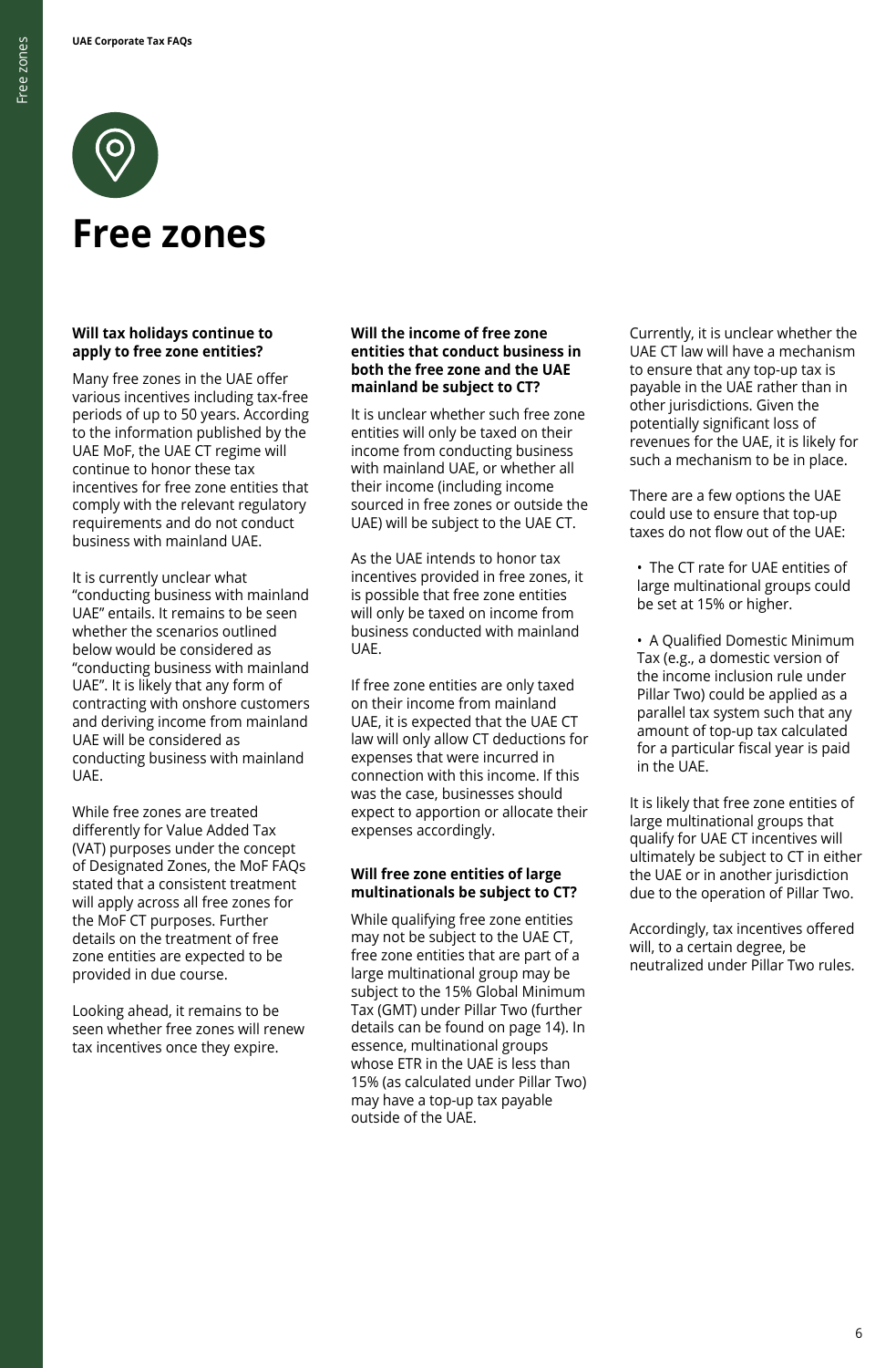

### **Holding companies**

### **Will UAE holding companies be exempt from CT?**

Holding companies will generally be within the scope of the MoF CT.

However, certain income streams of holding companies may be exempt. The MoF FAQs explain that dividends and capital gains derived from certain qualifying shareholdings are expected to be exempt from CT. Currently, it is unclear what constitutes a qualifying shareholding. We expect that conditions to satisfy a qualifying shareholding would include a minimum level of shareholding (potentially at least 10% in line with Pillar Two rules – see below) and a minimum holding period.

For comparison, we note that the Pillar Two rules (further details can be found on page 14) exclude the following from the 15% GMT:

 • Dividends except those relating to shareholdings of less than 10%.

 • Capital gains except those derived from the sale of shareholdings of less than 10%.

It is possible that the MoF CT regime may mirror the Pillar Two rules in this regard. In addition to the above, holding companies may benefit from free zone incentives if they only conduct business with overseas entities.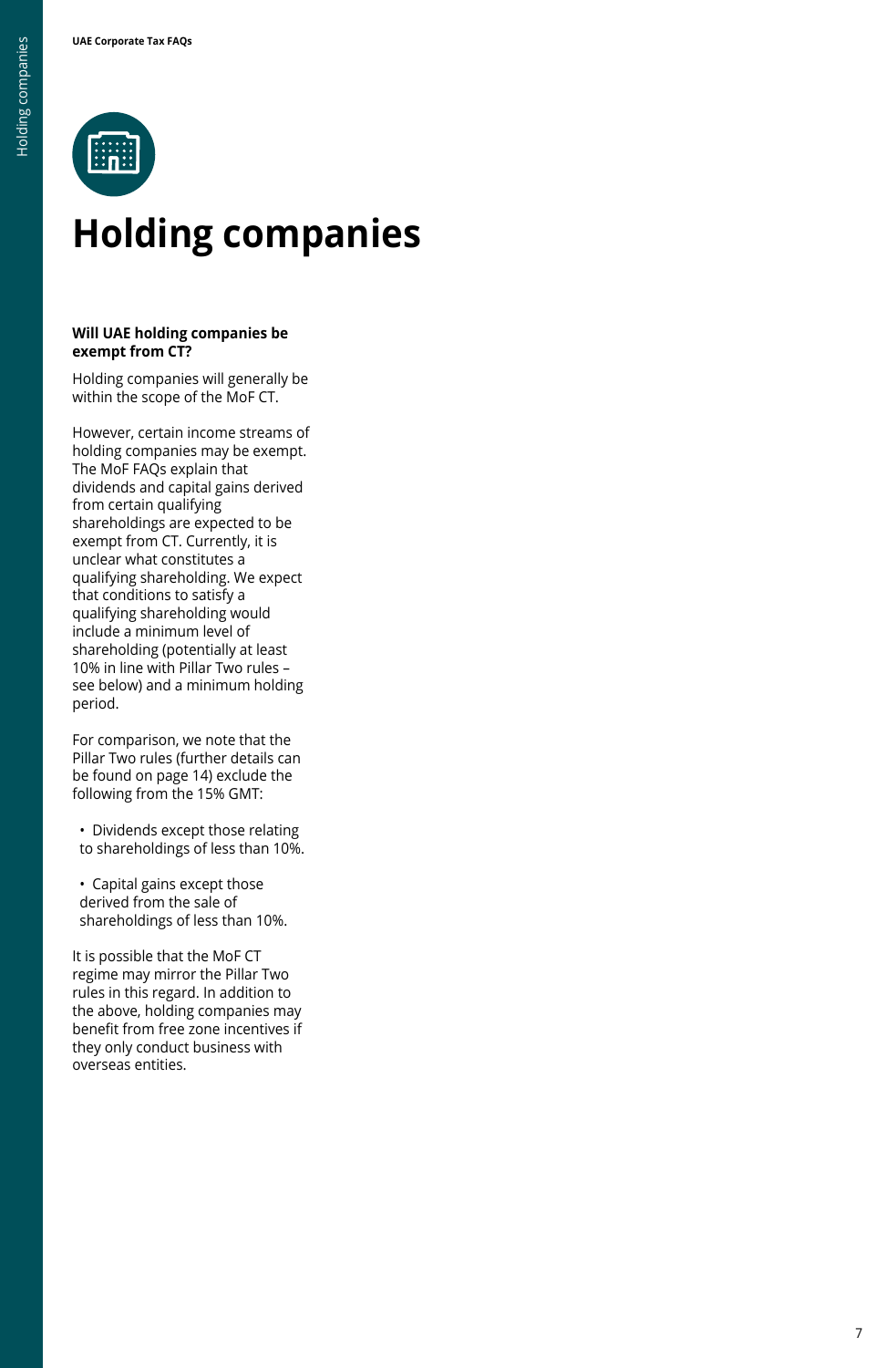

### **Offshore companies**

**Will offshore companies be subject to CT? If so, will they be required to prepare audited Financial Statements (FS)?**

The UAE has offshore company regimes where offshore companies can be set up in Ras Al Khaimah Economic Zone (RAKEZ) and Jebel Ali Free Zone (JAFZ).

While the MoF CT FAQs do not address whether such offshore companies will be subject to UAE CT, we would expect them to be treated in line with general free zone entities.

Offshore companies are generally required to prepare audited FS. The audit requirement may vary depending on the details of the offshore regime.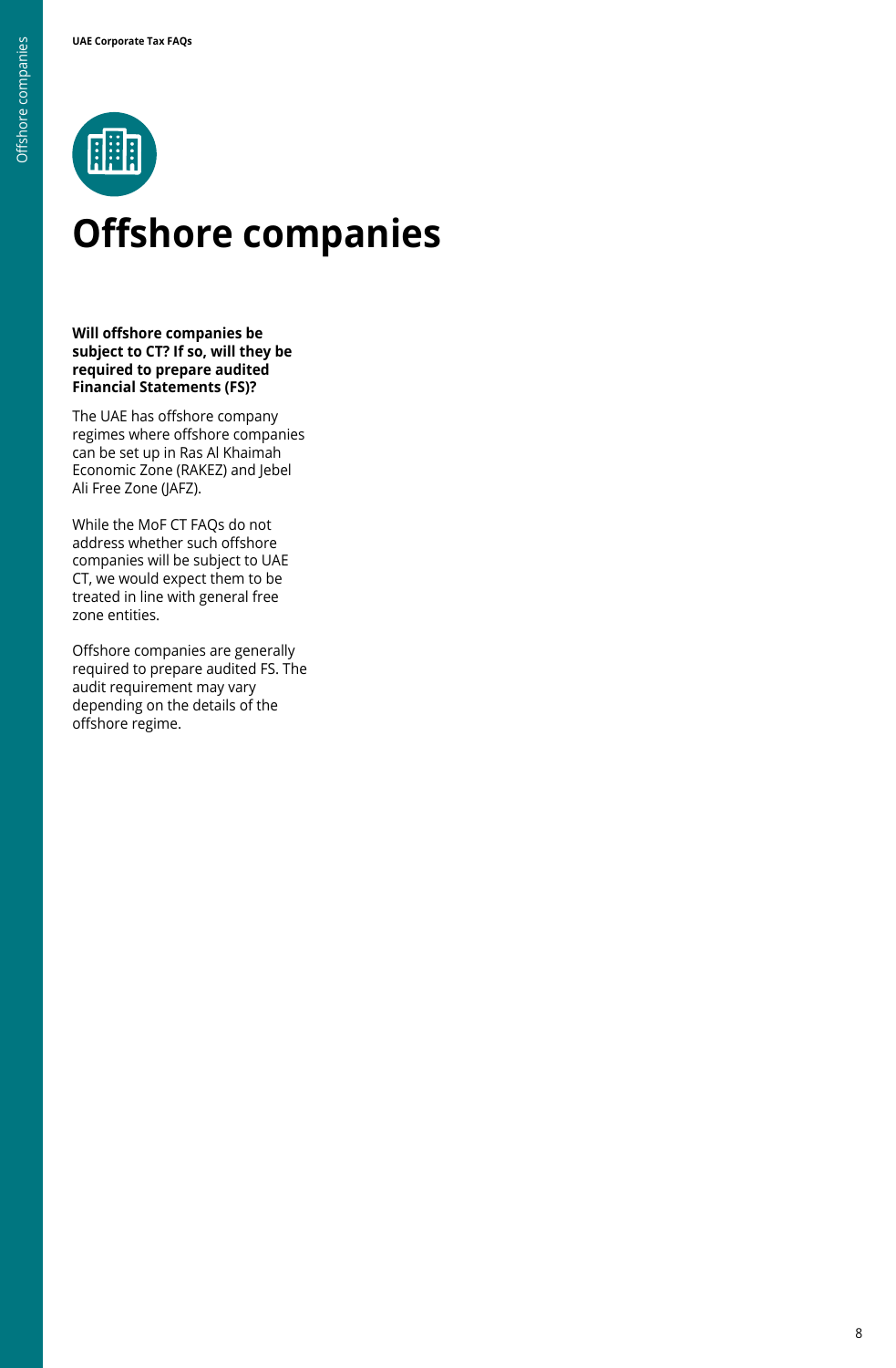

### **Will individuals be subject to CT?**

Based on the MoF CT FAQs, it appears that individuals will only be subject to CT when they are conducting business in the UAE under a commercial license (e.g., under a freelance license). Individuals will therefore not be subject to UAE CT on:

 • Salaries and other employment income, whether received from the public or private sector.

 • Real estate investments in their personal capacity unless a commercial license or permit is required to conduct such activity.

 • Dividends, capital gains and other income earned from holding equity investments in their personal capacity.

 • Interest and other income from bank deposits or saving schemes.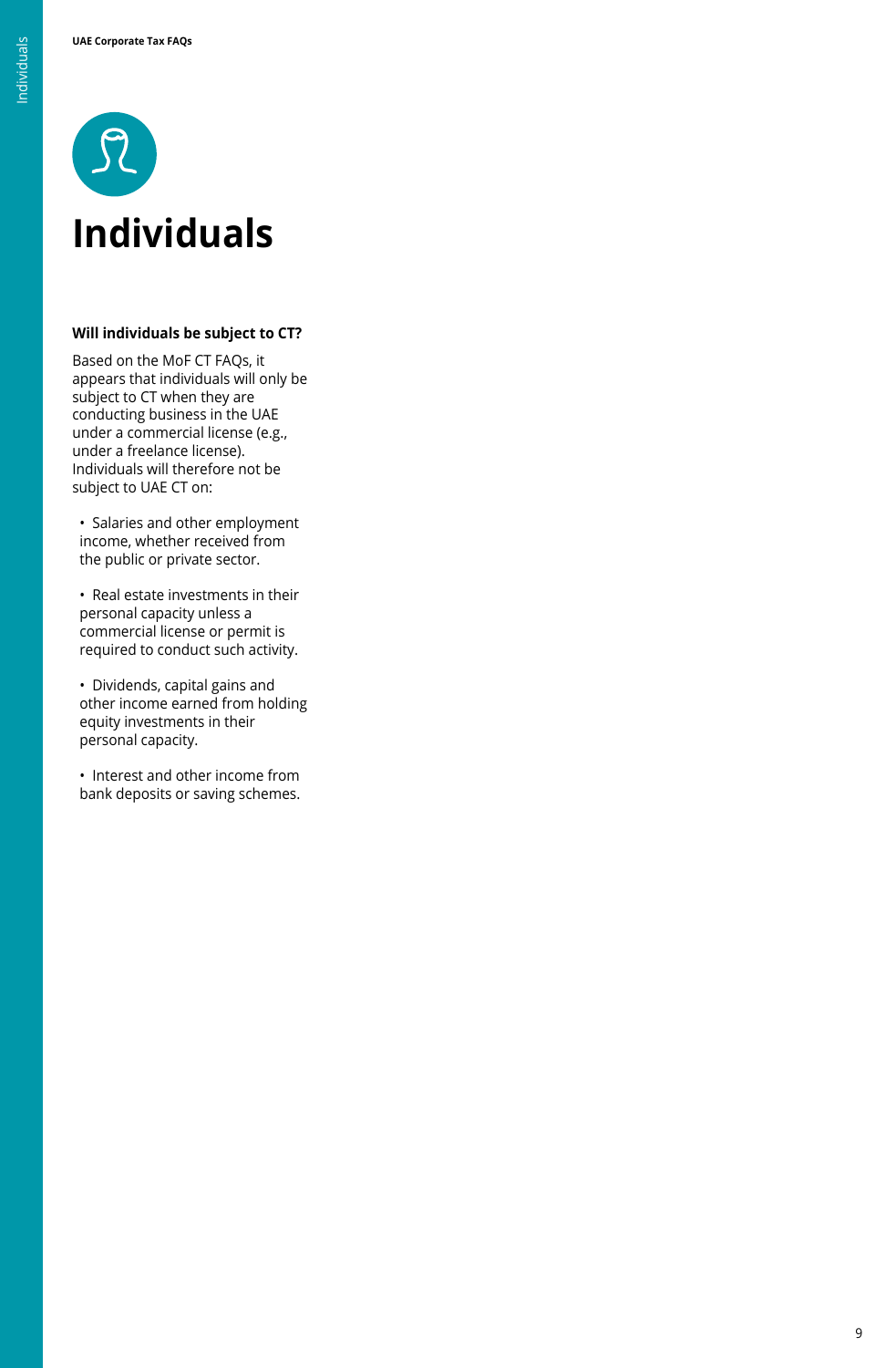

### **Branches**

**Will UAE branches of foreign entities that are subject to CT in the jurisdiction of their head office also be subject to UAE CT? If so, will there be a credit for taxes paid in the UAE?**

Branches of foreign entities are generally considered taxpayers for CT purposes and will thus be subject to MoF CT (unless the free zone tax incentives or other exemptions apply).

The tax treatment of all UAE branches of foreign entities needs to be determined based on the tax laws applicable in the head office jurisdiction. To prevent double taxation, foreign branch profits are either exempt (exemption method) or foreign taxes paid on branch profits may be credited against the head office tax liability (credit method).

We note that certain jurisdictions (such as the United Kingdom) provide a foreign branch exemption where the foreign branches will be exempt from corporate income tax in the head office's jurisdiction. In such cases, there would not be any UAE CT credits available for the UAE branches and they would only be subject to tax in the UAE.

#### **Will branches of UAE entities need to file separate CT returns from their parent entities (both mainland and FZ)?**

As branches of UAE entities are not separate legal persons, we expect that branches will not file separate UAE CT returns from their respective parent entities. We anticipate that UAE entities will file one UAE CT return which includes their UAE branches.

Further, as the MoF CT is a federal tax, we do not expect the MoF CT law to require the MoF CT returns to be filed at an Emirate level. From a UAE VAT perspective, branches do not need to be registered separately and are seen as an extension of their parent entity. The VAT return of a UAE entity includes details of its branches as well. Consequently, we expect that the MoF CT would follow a similar approach as this would reduce the administrative burden for UAE taxpayers.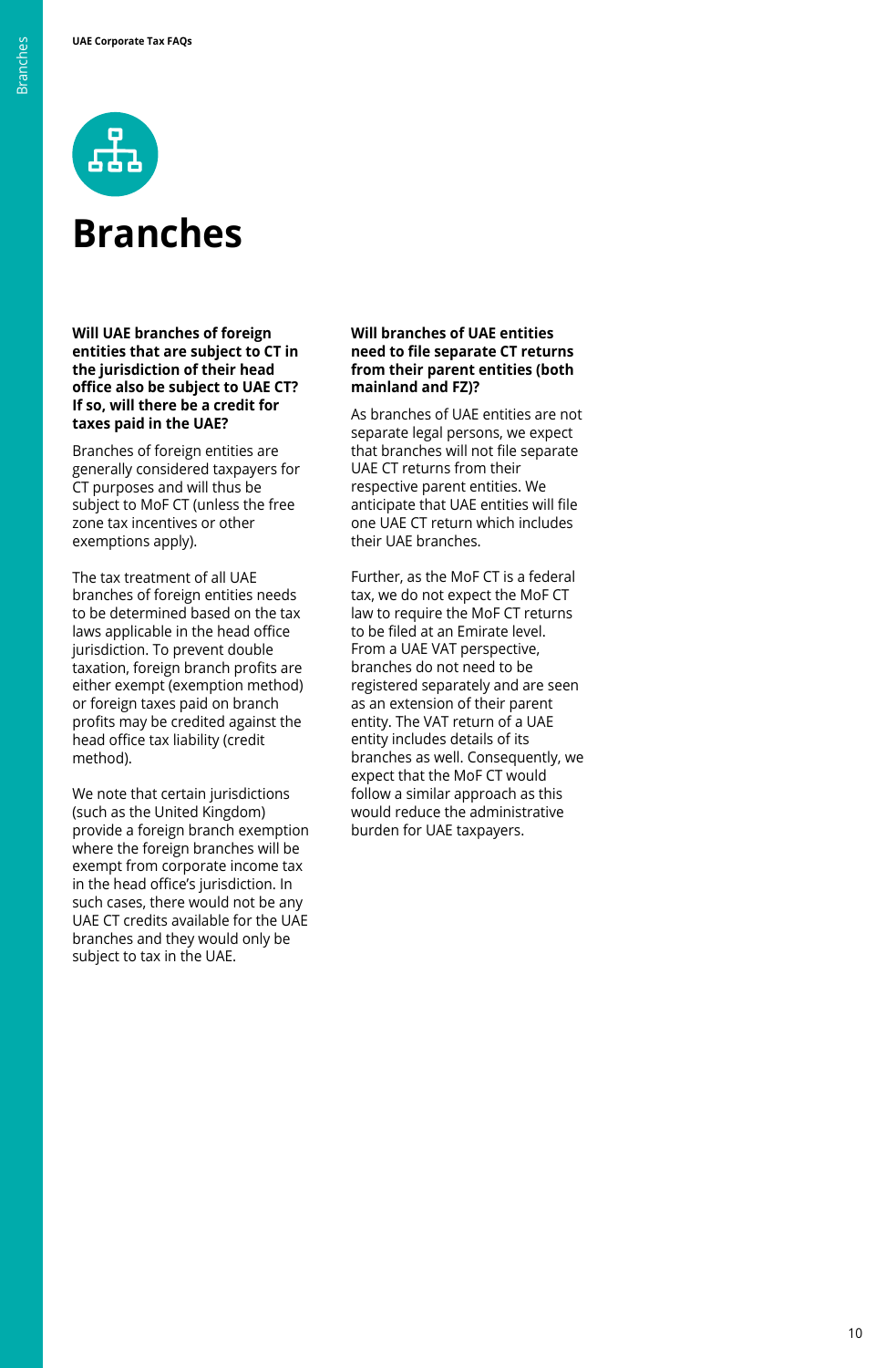

### **Government**

### **Will CT apply to government-owned entities?**

The MoF CT FAQs have yet to mention whether entities owned by the UAE government will benefit from any preferential CT treatment. Further details on exemptions and exclusions from CT are expected to be provided in due course.

It is important to note that the 15% GMT under the Pillar Two rules (see further details on page 14) does not apply to qualifying government-owned entities.

Broadly speaking, government -owned entities whose principal purpose is to fulfil a government function and not to conduct business will be exempt from the Pillar Two rules. It is possible that the UAE CT regime may mirror this approach and provide for similar exemptions.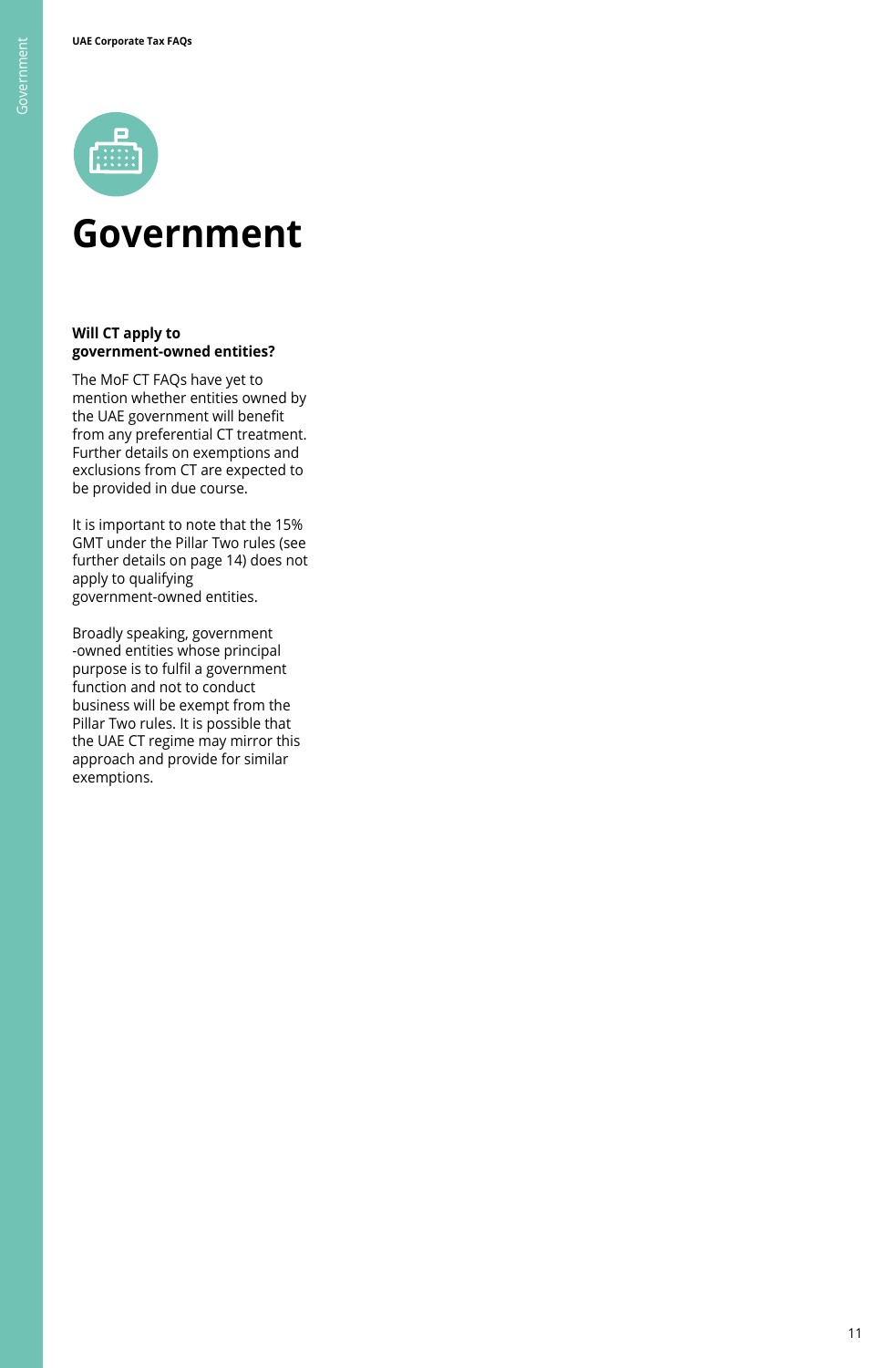

### **Economic Substance Regulations**

#### **Is the introduction of CT expected to have an impact on Economic Substance Regulations (ESR)?**

It remains unclear whether there will be any changes to the UAE ESR following the introduction of CT in the UAE.

The ESR was originally introduced to prevent multinational groups from artificially shifting profits to jurisdictions that impose little or no income tax without having substantial activities in that jurisdiction.

In light of this, it is possible that the ESR will continue to apply to UAE entities and branches that benefit from free zone incentives.

It is likely that the ESR will phase out for entities that are subject to a 9% CT rate.

Given the recent developments in the UAE's ESR infrastructure (e.g., the formation of an ESR Permanent Committee and the continuously updated ESR MoF webpage), we do not expect the ESR to be completely abolished but there may be changes in its scope.

We expect further clarity on this matter to be provided in due course.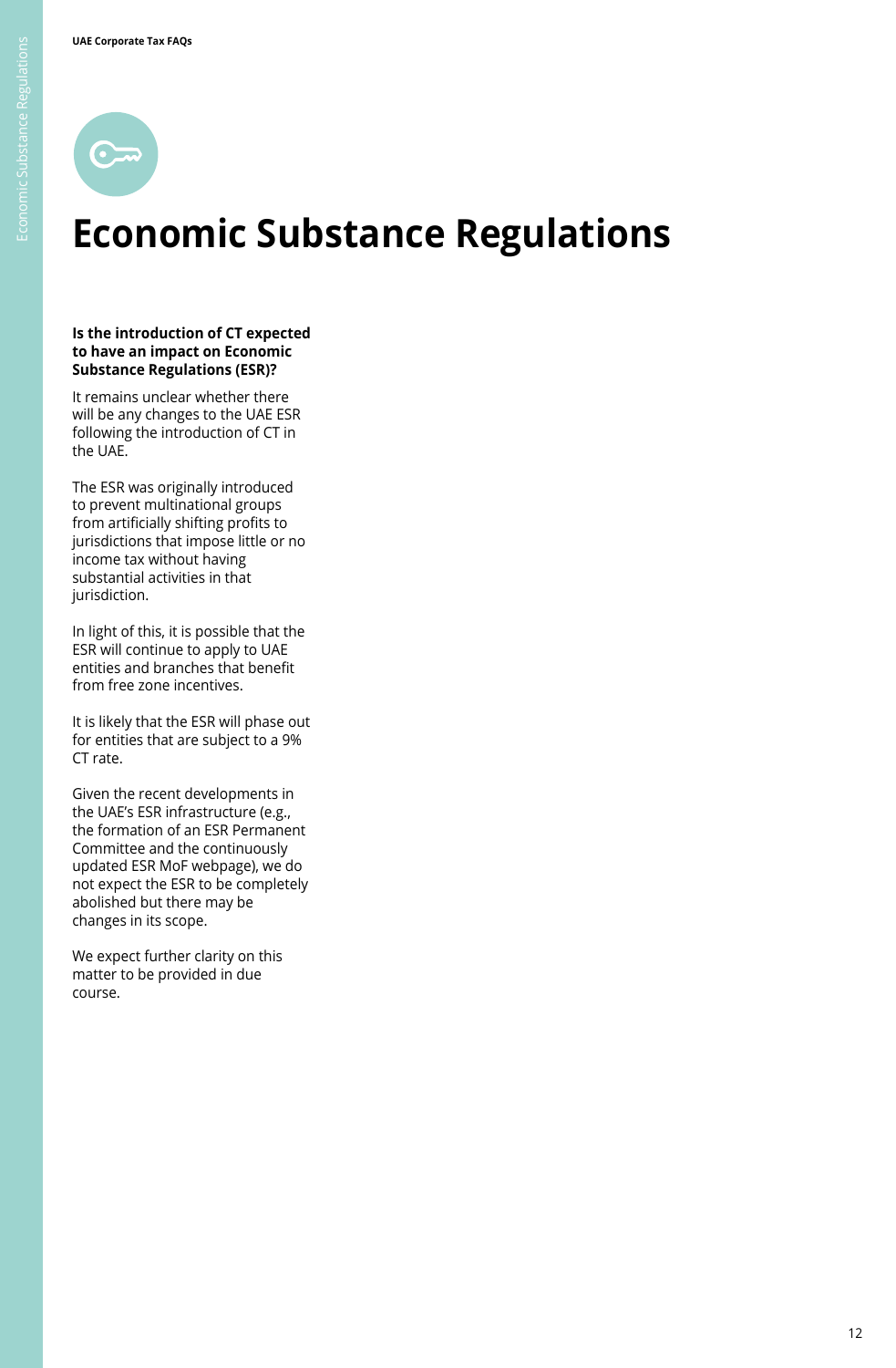

**in line with VAT grouping?**

**Grouping**

It is currently unclear whether the UAE CT grouping must be linked to the VAT grouping.

Based on the practices of other tax administrations, there does not appear to be any links between VAT and CT grouping. It is possible for VAT groups to have a different composition from CT groups.

By default, CT returns are expected to be filed for each entity. However, a group of UAE companies can elect to form a fiscal unity/tax group for CT purposes. Within this tax group, the tax losses of one company can be offset against the taxable income of another company so companies are taxed on a consolidated basis. A tax group will only need to file one CT return for the entire group.

Tax grouping is common in many European jurisdictions. For example, in the Netherlands, qualifying entities can form a fiscal unity which is considered as one taxpayer for Dutch corporate income tax purposes. Within the fiscal unity, the profits of one company can be offset against losses of another company. A fiscal unity is formed of 95% subsidiaries. Separate to the fiscal unity/tax grouping, the UAE CT regime is also expected to allow tax losses of one group company to offset the taxable income of another group company under group loss utilization rules. In the United Kingdom, for example, group relief allows entities to surrender their tax losses to other entities within a relief group. A relief group is formed of 75% subsidiaries.

Considering that tax groups will have a reduced administrative burden (e.g., filing one CT return as opposed to CT returns for each group company), businesses should consider forming tax groups where possible. This should present an easier way to utilize tax losses within a group. Further details of fiscal unity/tax grouping are expected to be provided in due course.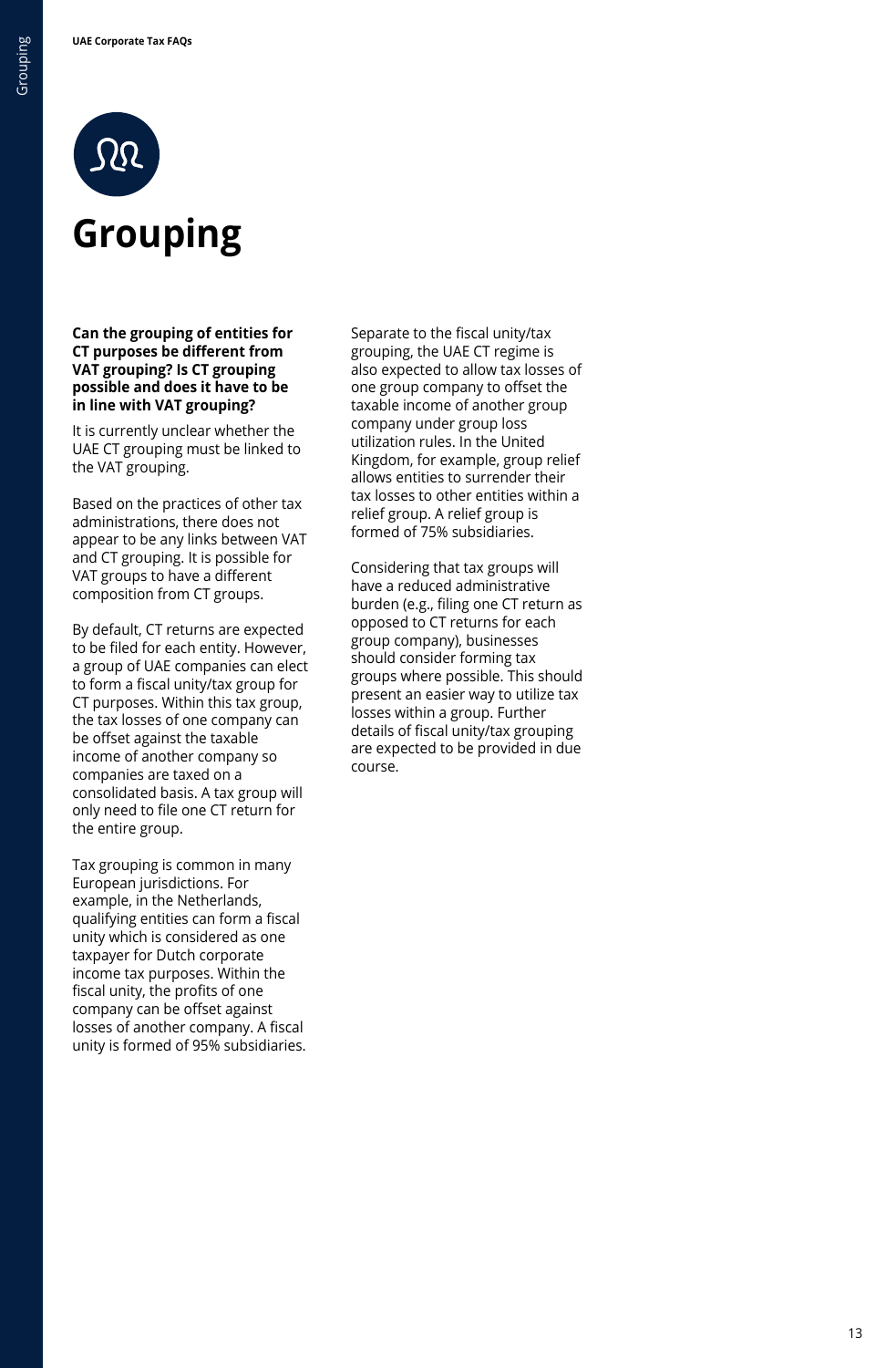

### **Pillar Two**

### **Will UAE entities that are part of large multinationals be subject to both the UAE CT regime and Pillar Two?**

As background, the Organization for Economic Cooperation and Development (OECD) proposed a Two-Pillar solution to address the tax challenges arising from the digitalization of the economy, namely: Pillar One and Pillar Two.

Under Pillar Two, large multinational groups (e.g., those with consolidated revenues of more than EUR 750 million or AED 3.15 billion) must pay at least 15% tax in each jurisdiction they operate in regardless of where they are headquartered. Where the ETR of an entity in a jurisdiction is less than 15%, a top-up tax is calculated and payable to ensure the 15% tax rate is met. The Pillar Two rules are expected to apply in 2023.

It is possible that UAE entities of large multinational groups will only be subject to Pillar Two in 2023, whereas they will be subject to both UAE CT and Pillar Two in 2024.

While there will be an additional administrative burden in complying with two separate regimes, we would expect UAE entities to be effectively taxed at a 15% rate even if they are subject to UAE CT and Pillar Two. Depending on the UAE CT law and how it interacts with Pillar Two, this 15% rate may be partly paid in the UAE and overseas.

#### **Will entities involved in oil and gas activities, currently subject to Emirate-level taxation, be impacted by Pillar Two?**

As per the MoF CT FAQs, businesses engaged in the extraction of natural resources will remain subject to the Emirate-level taxation and will be outside the scope of CT. Therefore, UAE CT should not have any impact on oil and gas extraction companies.

On the other hand, UAE service companies that are part of an oil and gas multinational group (e.g., companies not subject to tax under a fiscal letter/concession agreement), are expected to be within the scope of UAE CT.

Large oil and gas multinational groups (e.g., those with consolidated revenues of more than EUR 750 million or AED 3.15 billion) should fall within the scope of Pillar Two.

As a first step, oil and gas groups that are within the scope of Pillar Two should assess whether their ETR in the UAE (and other jurisdictions) meets the GMT rate of 15%. If not, the UAE entities of the group will be considered as "low taxed entities" and this would trigger top-up taxes to be paid in other jurisdictions that have implemented Pillar Two.

When calculating the ETR in the UAE for Pillar Two purposes, oil and gas groups should consider the following:

 • The tax paid under the fiscal letter/concession agreement may be considered a "Covered Tax" for Pillar Two purposes. As this tax is usually higher than 15%, the UAE entities should meet the GMT rate.

 • Royalties paid under the fiscal letter/concession agreement may potentially not be considered a "Covered Tax" for Pillar Two purposes.

14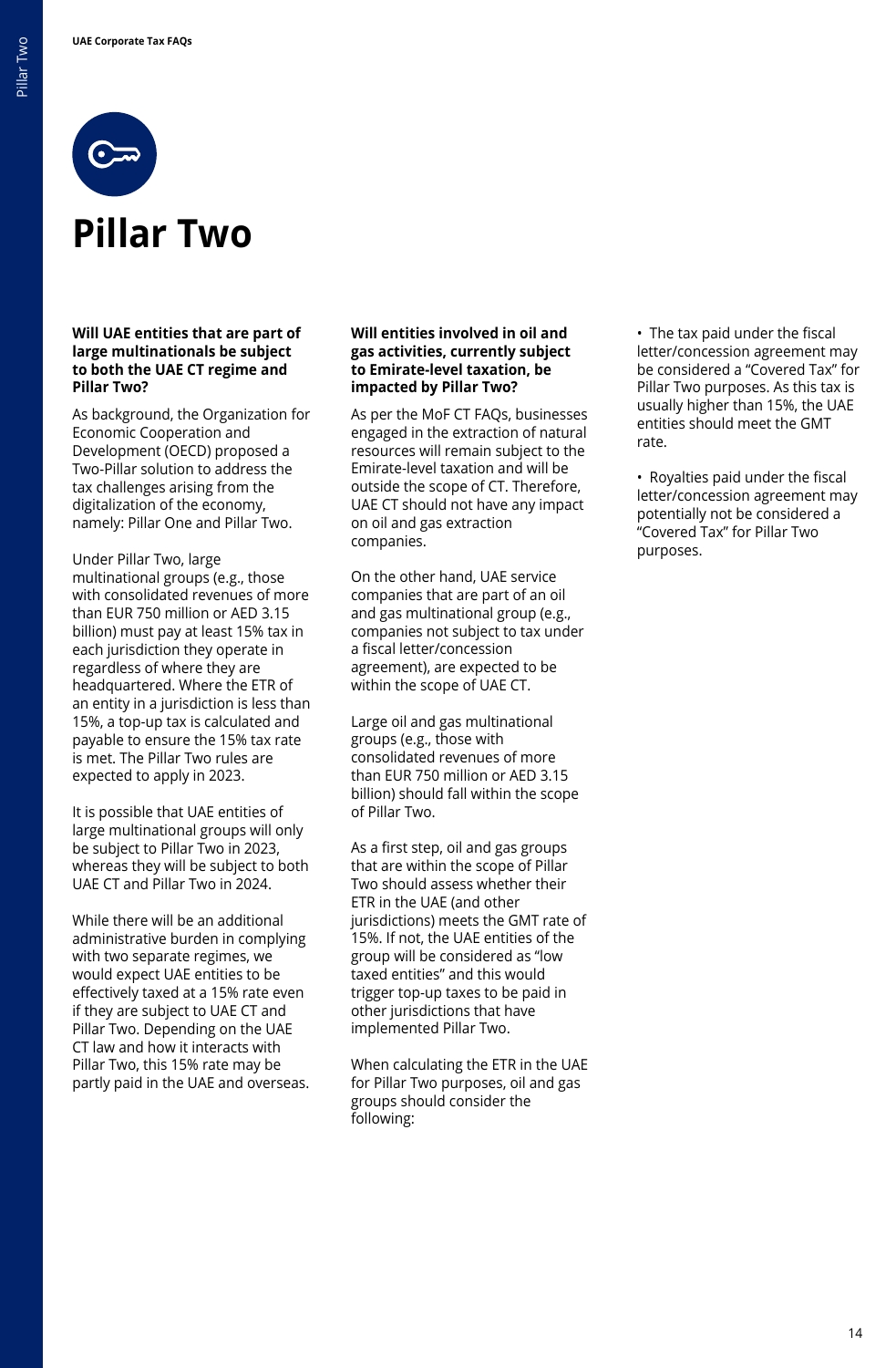

### **Banking**

**Since branches of foreign banks are currently subject to CT at an Emirate level, what is the impact for these branches on the transition to the new CT regime?**

UAE branches of foreign banks are currently subject to 20% tax under the respective banking decrees of each Emirate.

The MoF CT FAQs confirm that the UAE CT will apply to all UAE businesses, except for the extraction of natural resources. Therefore, banks will be subject to the UAE CT.

The interaction between the Emirate banking decrees and the UAE CT is unclear at this stage. The following could happen:

 • The Emirate banking decrees will be revoked, and UAE branches of foreign banks will be subject to CT only; or

 • The Emirate banking decrees will remain in force and the UAE branches of foreign banks will be subject to both UAE CT and the Emirate banking decrees. If this is the case, we expect that tax credits for tax paid under the Emirate banking decrees should be granted for UAE CT purposes.

While it is unclear, we expect the UAE CT law to have transitional provisions that will further explain the relationship with the Emirate banking decrees. It is also unclear whether the UAE CT law will mirror the Emirate banking decrees.

If the Emirate banking decrees are revoked, it remains to be seen whether tax losses can be carried forward to the new CT regime.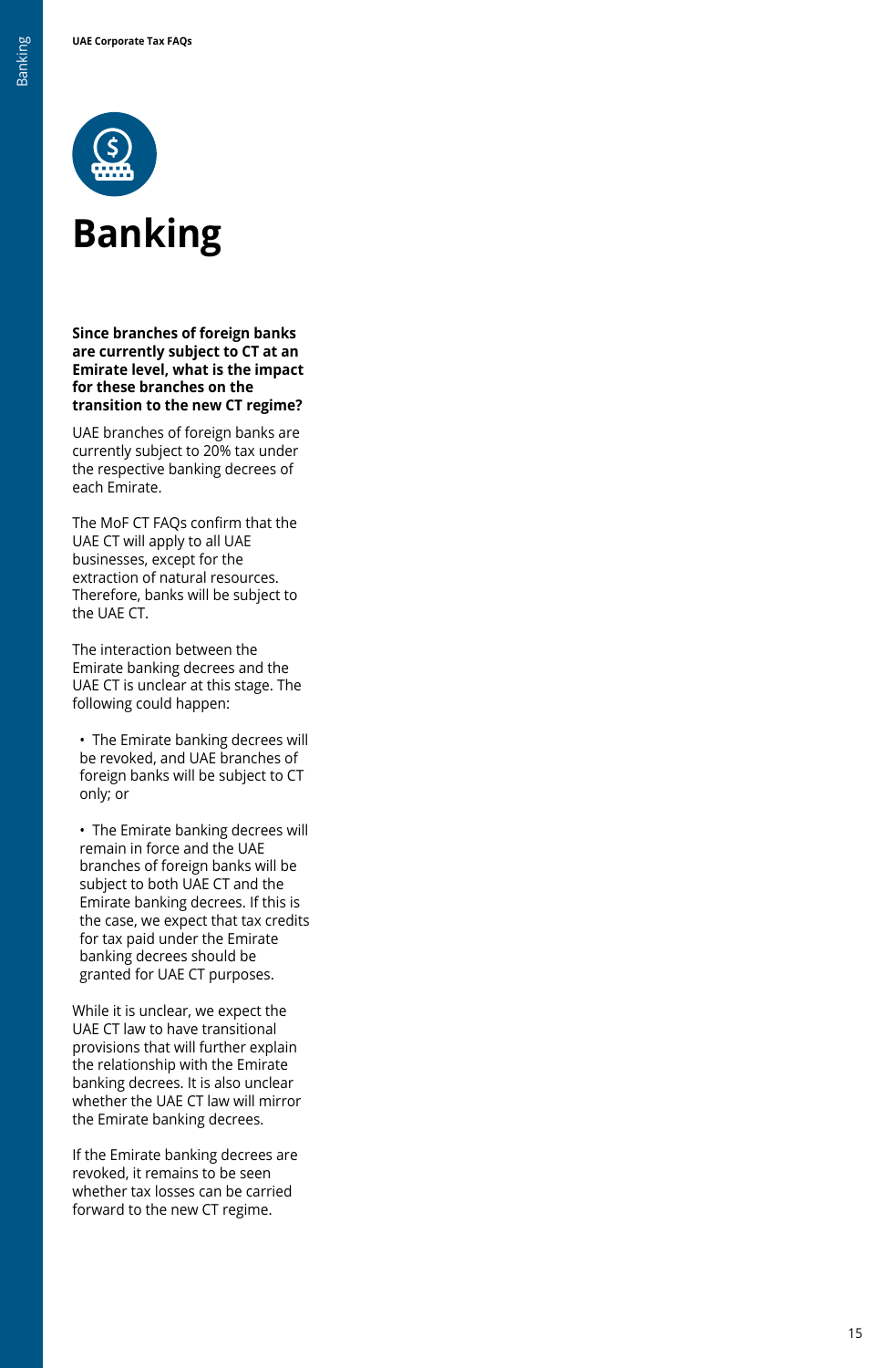

### **Foreign tax credits**

#### **Will Withholding Tax (WHT) paid outside of the UAE be allowed as a CT credit in the UAE?**

As per the MoF CT FAQs, foreign corporate income tax paid on income that is taxable in the UAE will be allowed as a CT credit in the UAE.

As such, it is expected that WHT paid outside of the UAE should be allowed as a CT credit for UAE CT purposes provided the WHT relates to taxable income in the UAE. Free zone entities that fully benefit from tax incentives should not be able to claim a UAE CT credit.

While we expect WHT to be allowed as a CT credit, the amount may be limited to the lesser of the actual WHT paid or the UAE CT applicable to the foreign-sourced income. In addition, it is possible that the CT credit can only be used if the UAE entity is in a tax-paying position and CT credits will be forfeited if the UAE entity has a tax loss. Further details on foreign tax credits are expected to be provided in due course.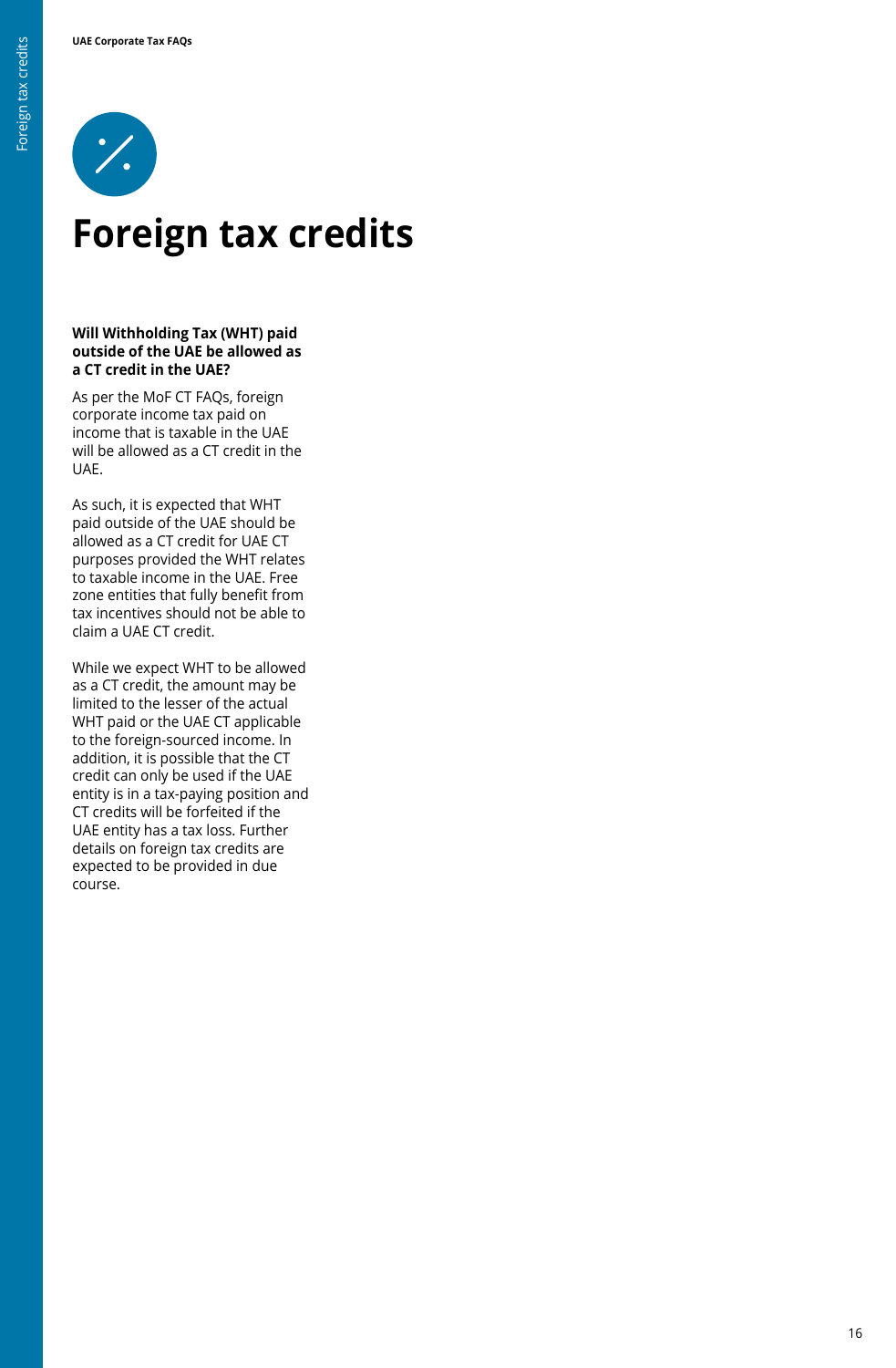

### **Technical matters**

#### **What types of expenses are expected to be deductible for CT purposes?**

The CT FAQs do not provide any details of expenses that will be deductible for UAE CT purposes.

Under other corporate income tax regimes, expenses are generally deductible where they have been incurred to generate taxable income. Businesses are also expected to maintain the relevant supporting documents to substantiate their expenses.

Deductible expenses generally would include:

 • Interest expenses, which may be limited by thin capitalization or anti-abuse rules.

 • Payments to foreign related parties, to the extent that they are in line with Transfer Pricing rules.

 • Depreciation calculated in accordance with CT rules as opposed to accounting rules.

• Salaries and wages.

 • Overheads (e.g., rental expenses, utilities etc.).

 Non-deductible expenses would typically include:

• Excessive depreciation.

 • Expenses incurred to derive exempt income.

- Expenses of a private nature.
- Fines and penalties.

We expect further details on deductible expenses to be provided in due course.

#### **Will a CT deduction be allowed for interest expenses? Are interest deductions expected to be limited?**

As interest expenses are perceived as a profit-shifting technique, it is possible that the UAE will limit the deductibility of interest like many other jurisdictions.

In line with OECD BEPS Action 4 (Limitation on Interest Deductions), it is possible that the UAE CT law will limit the deduction of interest to between 10% and 30% of the UAE entity's EBITDA (Earnings Before Interest, Taxes, Depreciation, and Amortization).

In addition, thin capitalization rules, which are common in many jurisdictions, could also be featured in CT law. In general, these rules will limit the interest deduction for entities that are thinly capitalized (e.g., those with a higher level of debt than equity).

### **Can losses from periods prior to the implementation of CT be used to offset taxable income?**

It does not appear this will be allowed as tax losses cannot be incurred prior to the start of the UAE CT regime.

Only tax losses generated during the first UAE CT period can be carried forward and offset against future taxable income.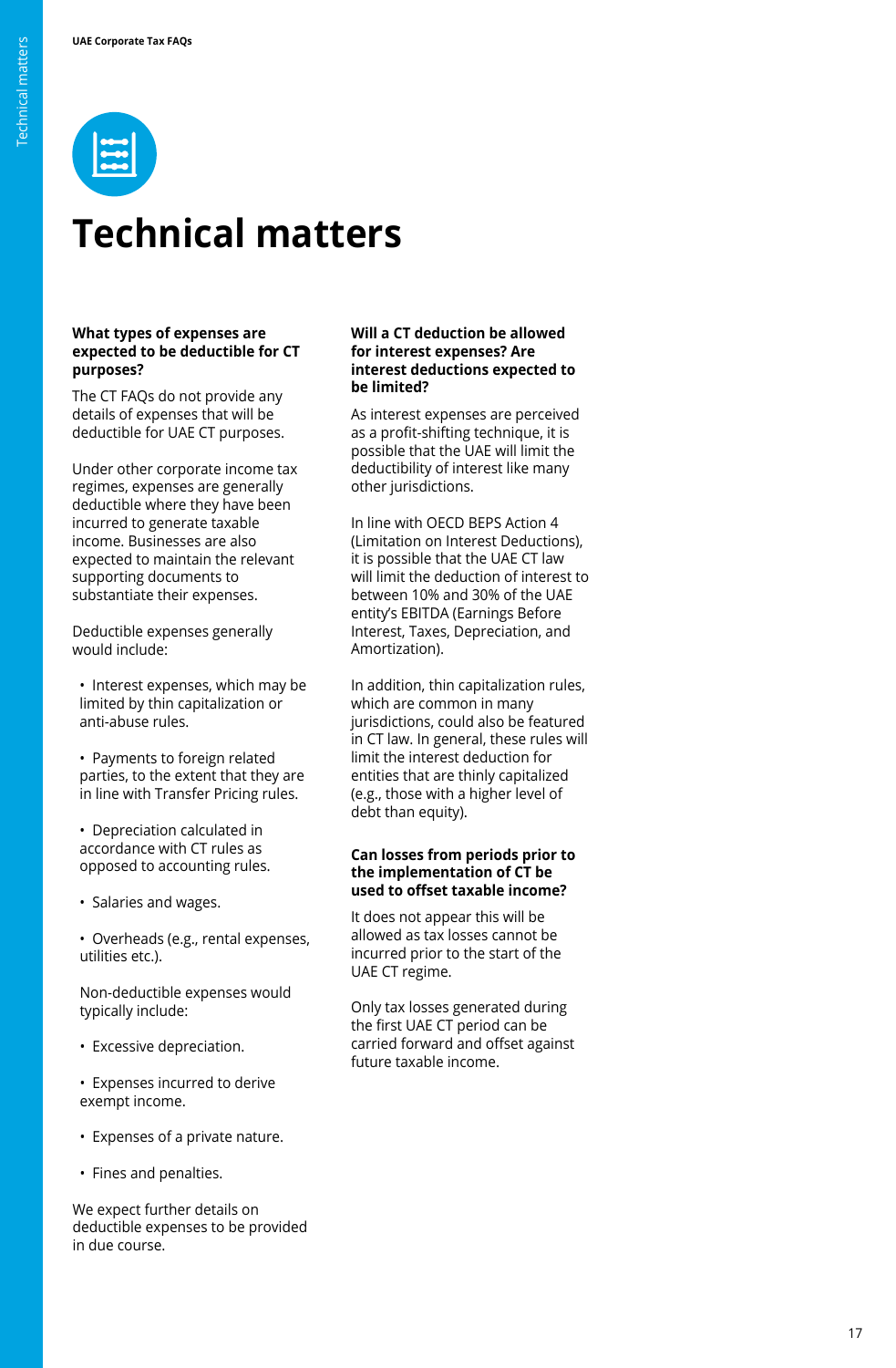## **Transfer Pricing**

### **What are the CT implications of the Transfer Pricing rules?**

Affected UAE businesses will need to comply with Transfer Pricing rules and documentation requirements set with reference to the OECD Transfer Pricing guidelines, which are underpinned by the 'Arm's Length Principle', and seek to replicate pricing between related parties, as if these parties were unrelated. The expected Transfer Pricing rules in the UAE will be applicable to intra-group transactions for entities subject to CT in the UAE. Multinational groups with entities in the UAE that have not recently updated their Transfer Pricing policies are recommended to do so at the earliest opportunity and certainly before the UAE CT regime becomes effective.

#### **When does the UAE expect to publish Transfer Pricing rules applicable to UAE-based businesses and when will these rules come into effect?**

It is expected that Transfer Pricing rules will be published within and as part of the detailed UAE CT regime-related rules. No official communication has been made by the UAE MoF as to when these rules will be published. However, it is known from the MoF's FAQ that the UAE CT regime will become effective for financial years starting 1 June 2023 and it is expected that Transfer Pricing rules associated with the CT regime will also be effective for financial years from this date.

#### **Will Transfer Pricing rules impact the transactions between related parties in the UAE and cross-border?**

The Transfer Pricing rules will certainly impact the cross-border intra-group transactions of multinational groups with entities that are subject to CT in the UAE. With respect to domestic intra-group transactions, it remains to be seen whether the Transfer Pricing rules will affect these entities that are subject to CT in the UAE. This will likely depend on further and final details relating to the treatment of free zone businesses, the rules around loss relief and tax groupings. It should be noted, however, that in a few countries, Transfer Pricing rules can apply to domestic intra-group transactions, especially those that could potentially confer an overall tax advantage to the group. Hence, the possibility of such transactions being subject to the new Transfer Pricing rules cannot be excluded.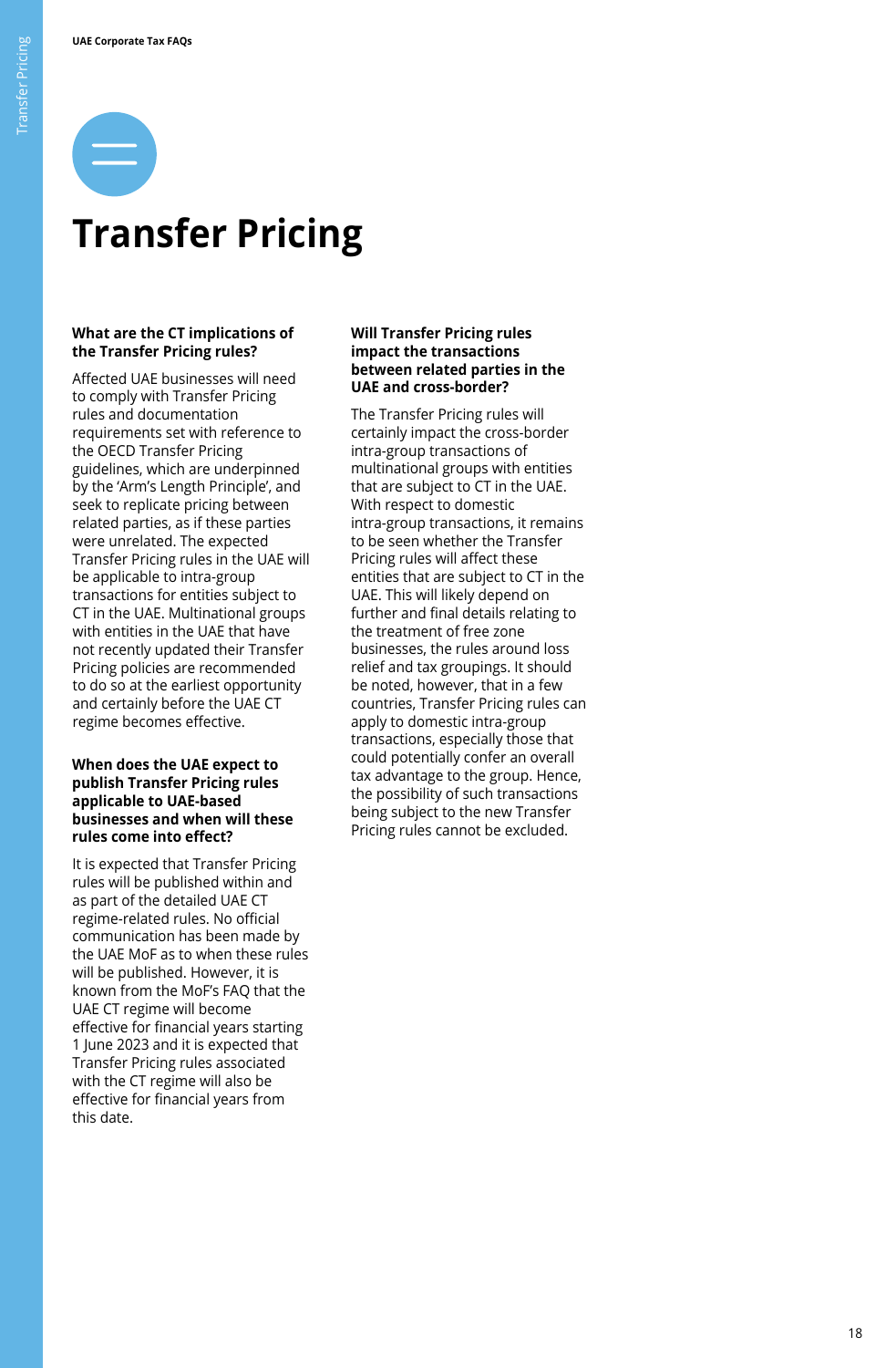

### **Administration**

#### **How will CT returns be filed and what supporting documents are expected to be provided?**

It is expected that CT returns will be filed electronically via an online portal similar to the VAT and ESR filings.

At this stage, no information has been provided regarding the supporting documents to be filed.

Based on the practices in other jurisdictions, the following documents may be required:

- Financial statements.
- Taxable income calculation showing adjustments made to the accounting net profit.
- Tax depreciation schedules and worksheets.
- Transfer Pricing documentation.
- Details of related party transactions.
- Movement of provisions.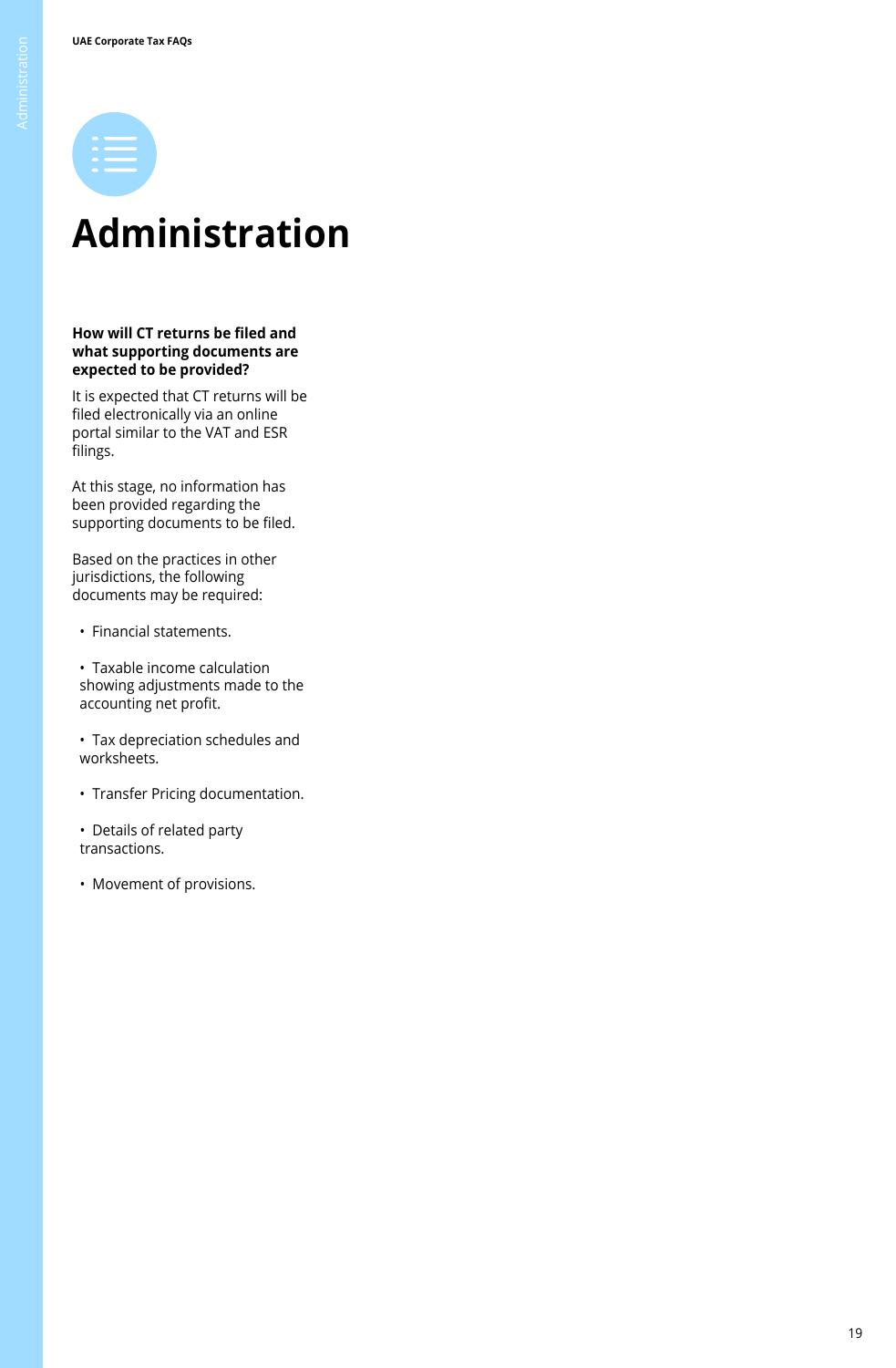### **Financial statements**

**Are entities expected to prepare their FS based on International Financial Reporting Standards (IFRS) and will other accounting standards be accepted (e.g., U.S. Generally Accepted Accounting Principles (GAAP))?**

For the UAE mainland registered entities which are subject to Federal Decree-Law No. 32/2021 on Commercial Companies, they can apply International Accounting Standards and Practices which include IFRS/U.S. GAAP. For the entities registered in various free zones, they will need to follow the respective regulations of the free zone authorities. For example, for the Dubai Multi Commodities Centre (DMCC) registered entities, IFRS should be applied mandatorily as per the DMCCA Company Regulations. Further, based on the FAQs released by the UAE MoF, internationally acceptable accounting standards are permitted for the preparation of the financial statements, including IFRS.

### **What is the impact of CT on the FS and audit of those FS?**

CT should be accounted for in accordance with the requirements of the Financial Reporting Standards followed for the preparation of the financial statements (e.g., if IFRS, then under IAS 12 (Income Taxes)). The scope of external auditors will include testing the recognition and measurement, as well as disclosures with respect to income taxes.

#### **Will all entities that are subject to CT be required to have audited FS?**

The UAE Commercial Companies law requires all LLCs, private joint stock entities, public joint stock companies and foreign branches to issue audited financial statements. In addition to this, free zones such as DMCC and JAFZA, require audited financial statements to be submitted to the free zone authority within a stipulated time after the year-end.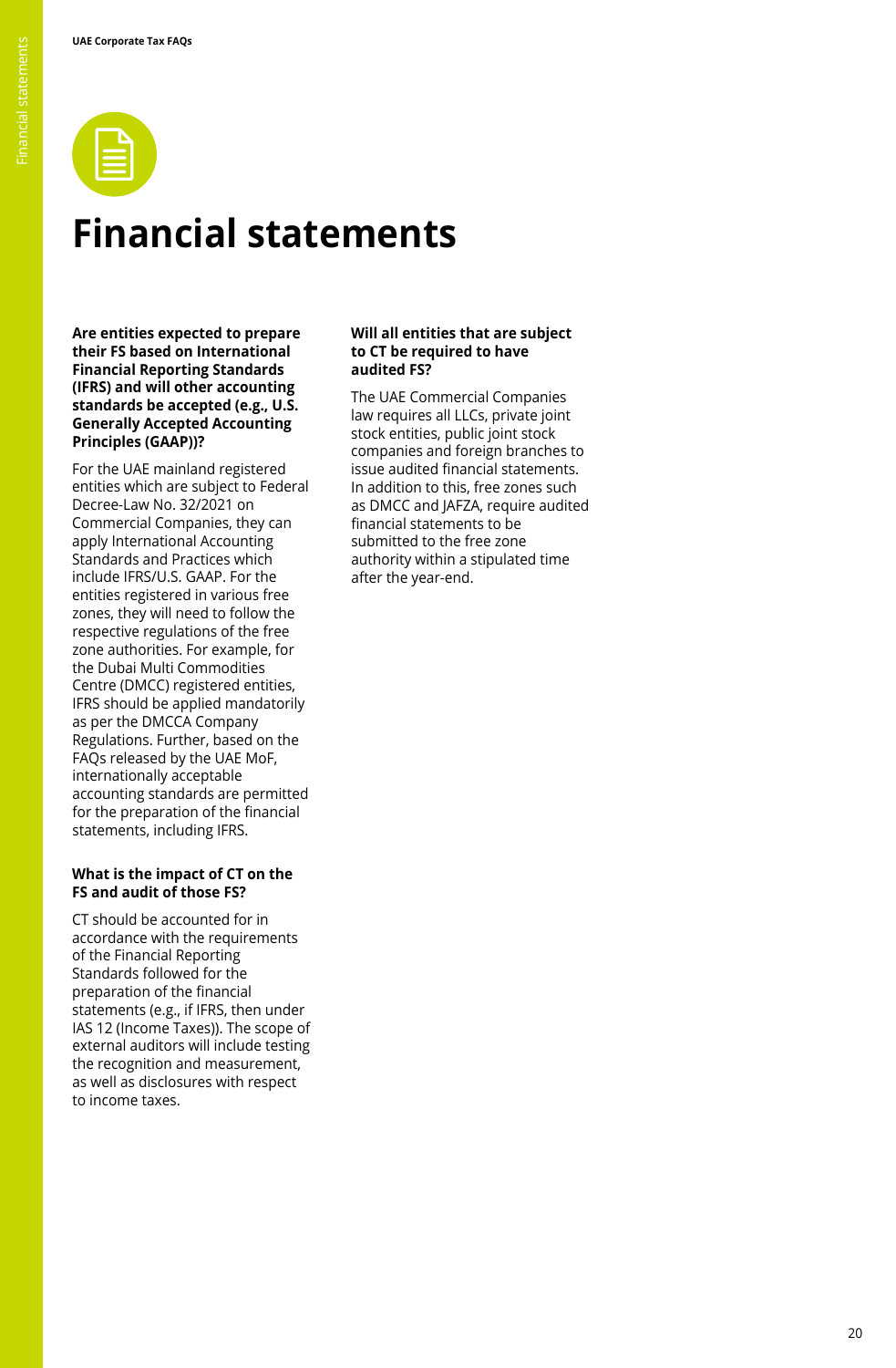

### **Technology**

**For tax purposes, how can businesses analyze data from several Enterprise Resource Planning (ERP) and non-ERP systems, as well as flat files? Do businesses have a system in place that automatically gathers all financial data in one location?**

Yes, businesses have a system that centralizes all financial data from several ERP and non-ERP systems, as well as flat files. For example, Oracle EPM has a module called Oracle Financial Consolidation and Close Cloud Service (FCCS) that allows users to aggregate financial data from many ERP/non-ERP systems and flat files in one location and combine it using the Oracle EPM Data Management module.

### **Is it possible to file a tax return using the tax reporting solution?**

Yes, it is possible. For example, in some countries, businesses may file a tax return directly with tax authorities utilizing Corptax and OneSource Compliance tax solutions.

#### **Is the tax reporting solution flexible enough to be utilized for submitting tax returns with external tax authorities?**

Yes, it is flexible enough. In a report, the data can be transformed and aggregated in a variety of presentational modes. Depending on the tax reporting option used, the report can be Excel, PDF, or Word, and the output can be utilized to display the data to various stakeholders in a specific way. In addition, businesses may apply security to reports based on the client's needs in order to keep them safe.

#### **Is it possible to get General Ledger (GL) data straight into tax reporting solutions without having to go via a consolidation system?**

Yes, it is possible. There are various tax reporting solutions that allow you to get financial data straight from ERP systems without the need for intermediary consolidation solutions. For example, Oracle EPM has a module/component called Data Management which performs the ETL (Extract, Transform and Load) process.

### **What are the various tax reporting solutions available in the market? What are the advantages of using them?**

Oracle Tax Reporting Solutions, Thomson Reuters OneSource Systems, Longview, and Corptax are widely used. These solutions help with CT compliance, workflow management, country-by-country reporting, and regional taxes. These are one-stop solutions that allow users to produce reports automatically, monitor dashboards, send tax information to tax authorities, and prepare CT returns.

### **Is there a workflow feature in the tax reporting software?**

Yes, most tax reporting platforms, such as Oracle TRCS and OneSource, provide workflow features that allow businesses to assign different jobs to different individuals or groups of users. The job is passed to the approver when the designated user submits it. At Deloitte, we also offer built-in reports/dashboards that allow the users to see all open, closed, and rejected jobs at a glance.

#### **How safe are tax-reportingsoftware-as-a-service systems?**

Most tax reporting systems have robust security, allowing users to safeguard every module, including webforms, reports, dashboards, dimensions, and so on.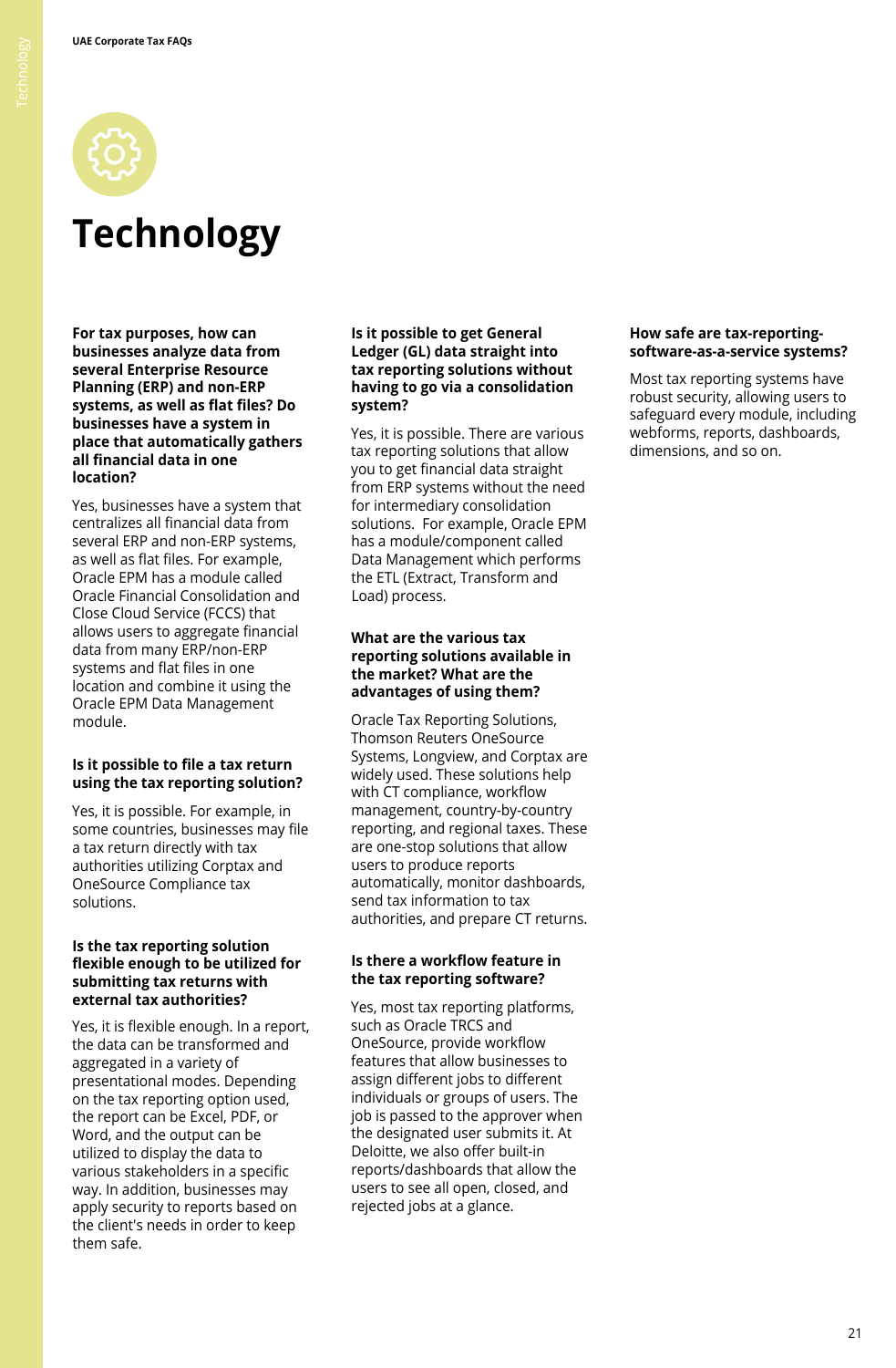

### **Next steps**

### **What should businesses do now?**

With the announcements made, there is certainty around the key design principles including but not limited to timing, scope, tax base and rate. Businesses can start the thought process in terms of what the implications will be. The implications can be far-reaching and tax and finance teams should work on developing a roadmap. As a first step, businesses should gain a good understanding of the proposed changes to fully assess the implications. These implications may require changes to the legal structure, business model, contracting and (transfer) pricing, accounting and profit, systems and data and organizational structure (e.g. tax function). Tax and finance teams should be ready to start conversations with the different departments and stakeholders within the business around the anticpated impacts.

### **Deloitte's phased approach**

With these end goals in mind, Deloitte has developed a four-phased approach to help businesses achieve day one readiness taking into consideration their own individual needs. Below is an overview of the various phases:

- **Phase 1:** Impact assessment before issuance of the CT law and regulations.
- **Phase 2:** Detailed assessment, design and planning after issuance of the CT law and regulations.
- **Phase 3:** Implementation support before CT effective date.
- **Phase 4:** Post-implementation support ongoing.

In phase one, businesses should start performing a high-level qualitative/conceptual impact assessment based on the announcement made with a view to identify gaps as well as opportunities. Such review can include the elements/components set out below:

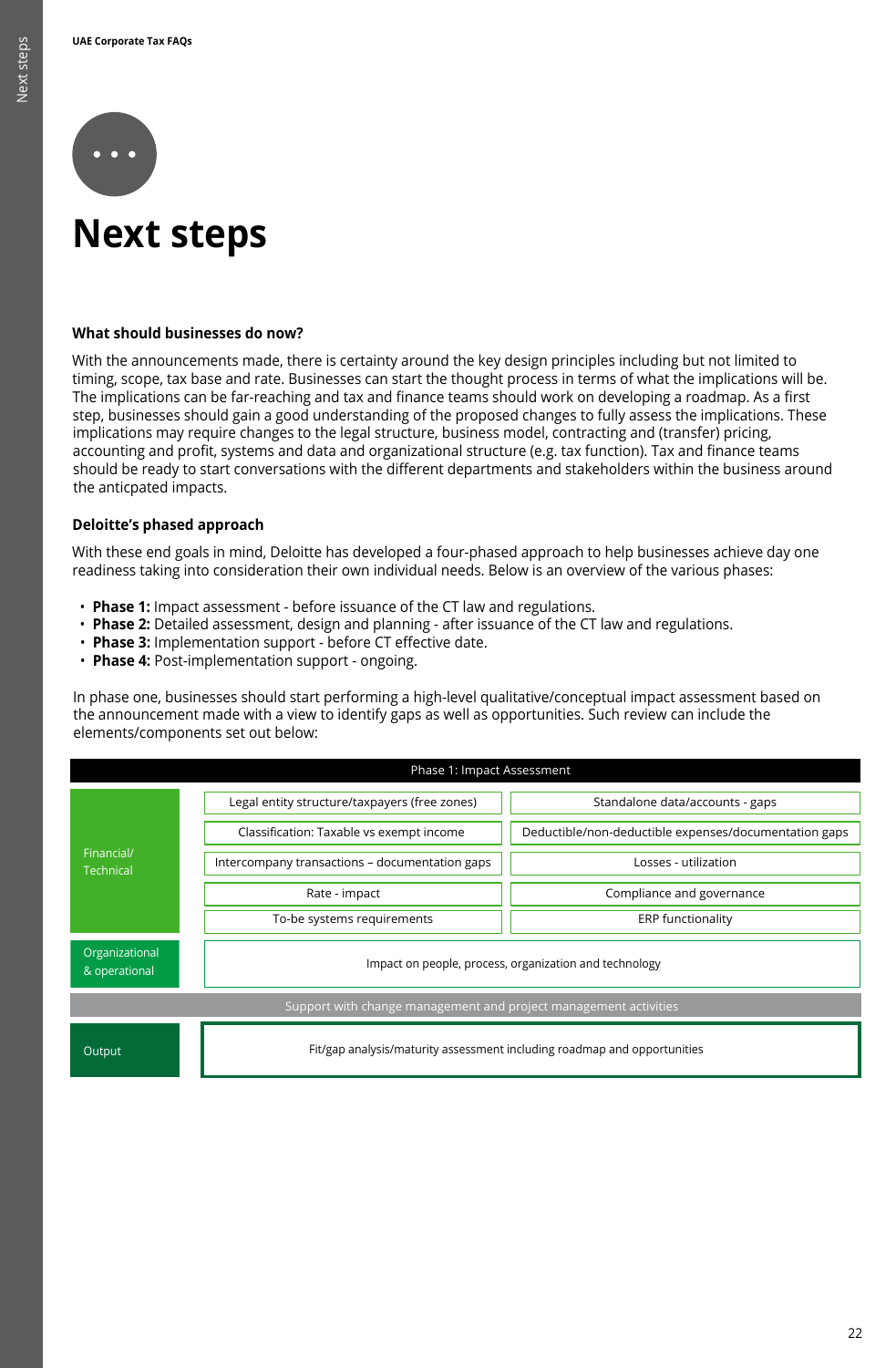

### **Contacts**

We have a dedicated corporate tax team based in the UAE who have in-depth experience and can support you throughout your readiness journey.

If you require assistance at any stage during the CT implementation, please get in touch with one of our tax experts listed on the following [page.](https://www2.deloitte.com/xe/en/pages/tax/articles/meet-deloitte-corporate-tax-team.html)

You can also contact us and submit all your queries on this email [cituae@deloitte.com.](mailto:cituae@deloitte.com)